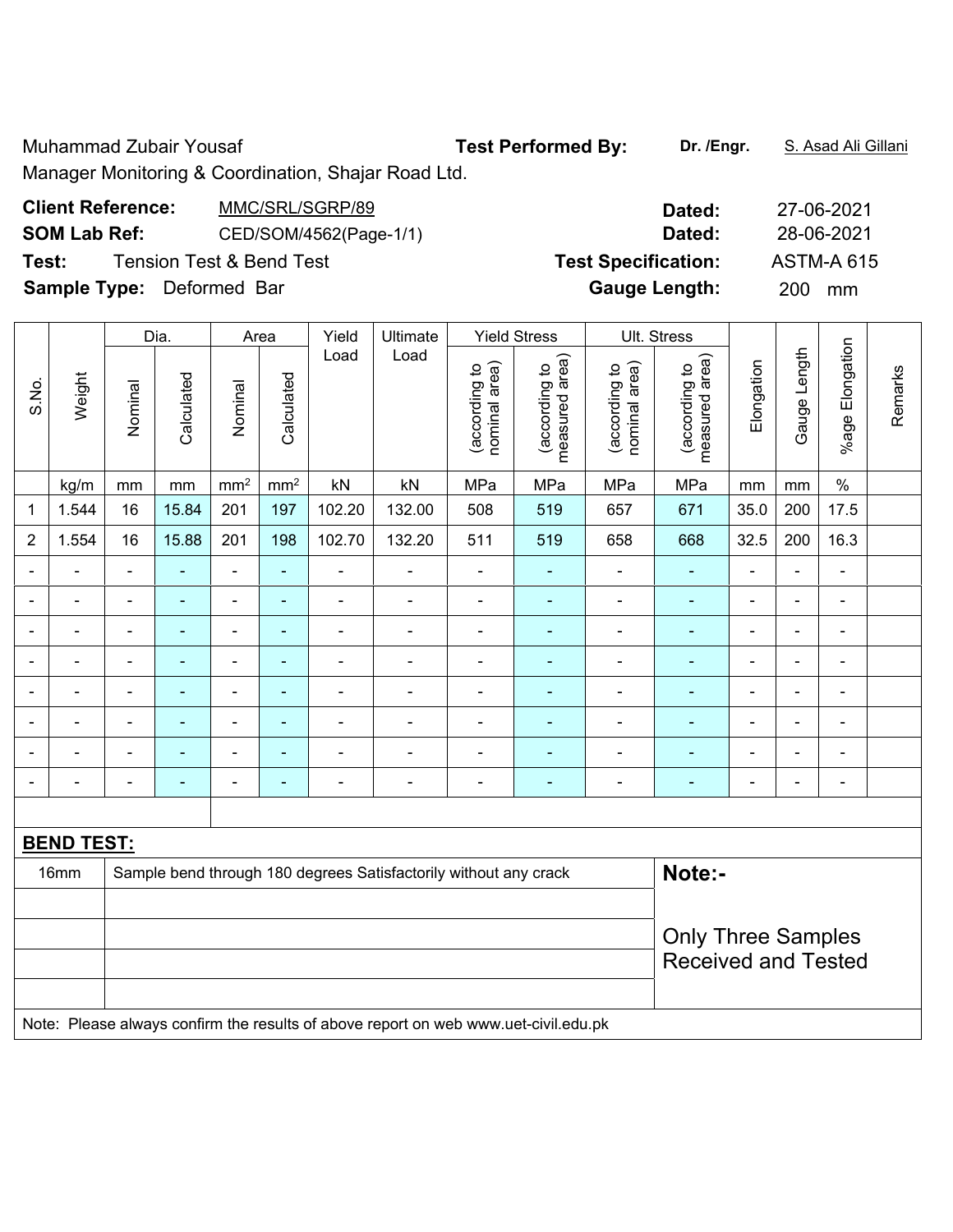Maj Tanveer Ahmad (R ) **Test Performed By:** Dr. /Engr. **Nauman Khurram** Resident Engineer-2, ACES, Site Office Sector -H, Multan

| <b>Client Reference:</b>         | ACES-DHAM-DEV-SEC-H-709 | Dated:                     | 26-06-2021        |
|----------------------------------|-------------------------|----------------------------|-------------------|
| <b>SOM Lab Ref:</b>              | CED/SOM/4566 (Page-1/1) | Dated:                     | 28-06-2021        |
| Test:                            | Tension & Bend Test     | <b>Test Specification:</b> | <b>ASTM-A 615</b> |
| <b>Sample Type:</b> Deformed Bar |                         | <b>Gauge Length:</b>       | <b>200</b><br>mm  |

|                          |                   |                              | Dia.           |                 | Area                     | Yield          | Ultimate                                                                            |                                | <b>Yield Stress</b>             |                                | Ult. Stress                                             |                |                |                          |         |
|--------------------------|-------------------|------------------------------|----------------|-----------------|--------------------------|----------------|-------------------------------------------------------------------------------------|--------------------------------|---------------------------------|--------------------------------|---------------------------------------------------------|----------------|----------------|--------------------------|---------|
| S.No.                    | Weight            | Nominal                      | Calculated     | Nominal         | Calculated               | Load           | Load                                                                                | nominal area)<br>(according to | (according to<br>measured area) | nominal area)<br>(according to | (according to<br>measured area)                         | Elongation     | Gauge Length   | Elongation<br>%age F     | Remarks |
|                          | kg/m              | mm                           | $\,mm$         | mm <sup>2</sup> | mm <sup>2</sup>          | kN             | kN                                                                                  | MPa                            | MPa                             | MPa                            | MPa                                                     | mm             | $\,mm$         | $\%$                     |         |
| 1                        | 0.985             | 12                           | 12.67          | 113             | 126                      | 68.50          | 85.00                                                                               | 606                            | 544                             | 752                            | 675                                                     | 27.5           | 200            | 13.8                     |         |
| $\overline{2}$           | 0.983             | 12                           | 12.62          | 113             | 125                      | 69.00          | 83.00                                                                               | 610                            | 552                             | 734                            | 664                                                     | 25.0           | 200            | 12.5                     |         |
| $\blacksquare$           | $\blacksquare$    | $\blacksquare$               | $\blacksquare$ | $\blacksquare$  | $\blacksquare$           | ä,             | $\blacksquare$                                                                      | $\blacksquare$                 | $\blacksquare$                  | $\blacksquare$                 | $\blacksquare$                                          | $\blacksquare$ | $\blacksquare$ | ÷,                       |         |
|                          | ÷                 | $\blacksquare$               | $\blacksquare$ | $\overline{a}$  | $\blacksquare$           | ÷,             | $\qquad \qquad \blacksquare$                                                        | $\blacksquare$                 | ۰                               | $\overline{\phantom{a}}$       | ٠                                                       | $\blacksquare$ | $\blacksquare$ | $\overline{\phantom{0}}$ |         |
| $\blacksquare$           | ä,                | $\blacksquare$               | $\blacksquare$ | $\blacksquare$  | $\blacksquare$           | ÷.             | $\overline{\phantom{a}}$                                                            | $\blacksquare$                 | $\blacksquare$                  | $\blacksquare$                 | ٠                                                       | $\blacksquare$ | $\blacksquare$ | $\blacksquare$           |         |
|                          | $\blacksquare$    | $\qquad \qquad \blacksquare$ | ÷              | ÷,              | $\blacksquare$           | $\overline{a}$ | $\blacksquare$                                                                      | $\blacksquare$                 | $\overline{\phantom{0}}$        | $\blacksquare$                 | $\blacksquare$                                          | $\blacksquare$ |                | ۰                        |         |
|                          |                   | $\blacksquare$               | $\blacksquare$ | ÷               | $\overline{a}$           | ÷              | $\blacksquare$                                                                      |                                | $\blacksquare$                  |                                | ÷                                                       |                | $\blacksquare$ | $\blacksquare$           |         |
|                          |                   |                              |                | ÷               | $\overline{\phantom{0}}$ | $\blacksquare$ |                                                                                     |                                |                                 |                                |                                                         |                | $\blacksquare$ | ۰                        |         |
|                          |                   |                              |                | ÷               | ۳                        | ۰              | ÷                                                                                   |                                | $\blacksquare$                  |                                | $\blacksquare$                                          |                | $\blacksquare$ | ۰                        |         |
| $\overline{\phantom{0}}$ |                   | $\blacksquare$               |                | $\blacksquare$  | $\blacksquare$           | $\blacksquare$ | $\blacksquare$                                                                      | $\blacksquare$                 | $\overline{\phantom{0}}$        | $\blacksquare$                 | ۰                                                       | $\blacksquare$ |                | $\overline{\phantom{a}}$ |         |
|                          |                   |                              |                |                 |                          |                |                                                                                     |                                |                                 |                                |                                                         |                |                |                          |         |
|                          | <b>BEND TEST:</b> |                              |                |                 |                          |                |                                                                                     |                                |                                 |                                |                                                         |                |                |                          |         |
|                          | 12mm              |                              |                |                 |                          |                | Sample bend through 180 degrees Satisfactorily without any crack                    |                                |                                 |                                | Note:-                                                  |                |                |                          |         |
|                          |                   |                              |                |                 |                          |                |                                                                                     |                                |                                 |                                |                                                         |                |                |                          |         |
|                          |                   |                              |                |                 |                          |                |                                                                                     |                                |                                 |                                | <b>Only Three Samples</b><br><b>Received and Tested</b> |                |                |                          |         |
|                          |                   |                              |                |                 |                          |                | Note: Please always confirm the results of above report on web www.uet-civil.edu.pk |                                |                                 |                                |                                                         |                |                |                          |         |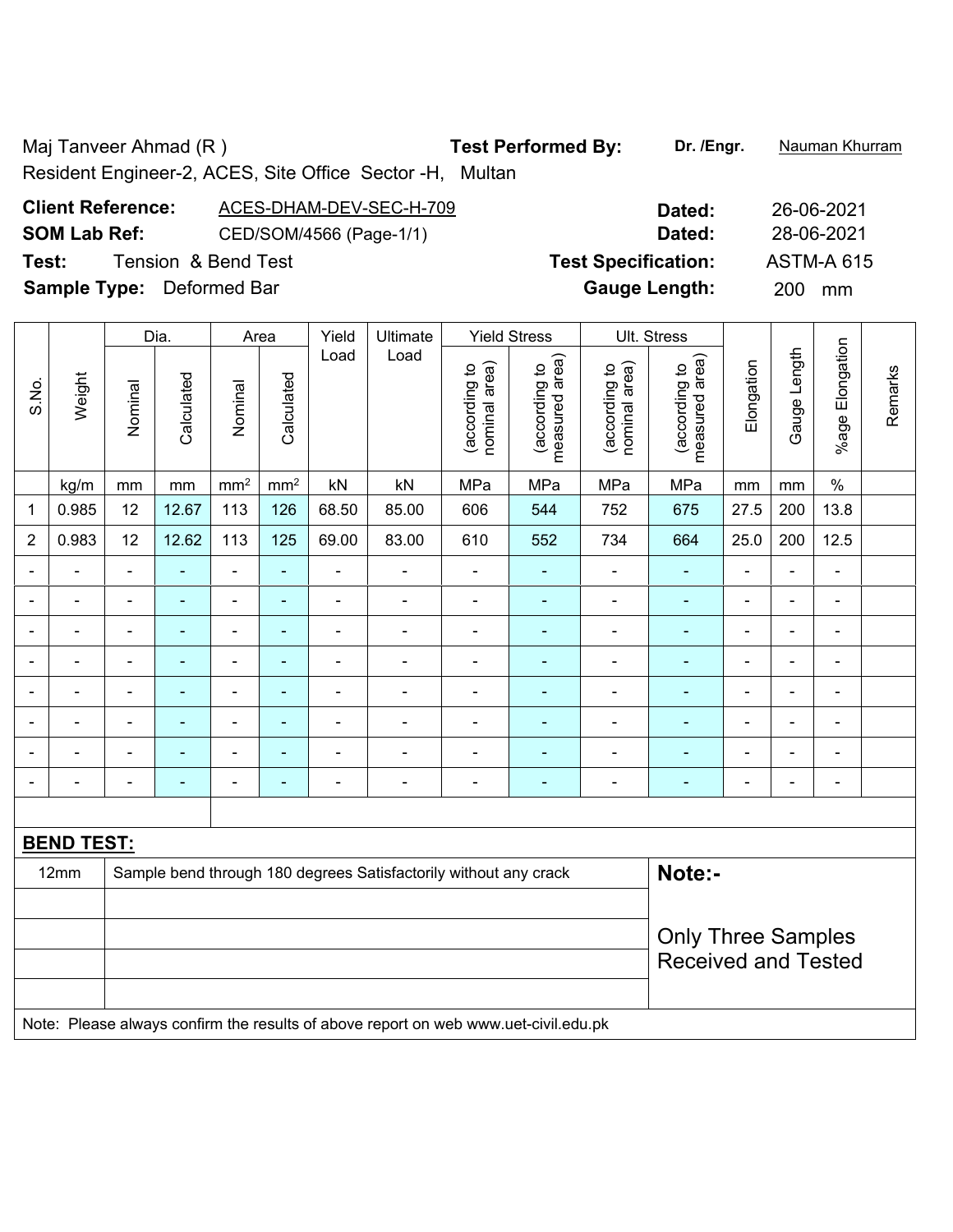Emgr Muhammad Usman Shahid Butt **Test Performed By: Dr. /Engr.** S. Asad Ali Gillani Project Engineer, Etimaad Engineering Pvt. Ltd. (Const. of Nimir Power Plant, Sheikhupura)

|                |                   |                                                                                     | Dia.           | Ult. Stress<br>Yield<br>Ultimate<br><b>Yield Stress</b><br>Area<br>Load<br>Load |                          |                |                                                                  |                                |                                 |                                |                                 |                |                |                          |         |  |
|----------------|-------------------|-------------------------------------------------------------------------------------|----------------|---------------------------------------------------------------------------------|--------------------------|----------------|------------------------------------------------------------------|--------------------------------|---------------------------------|--------------------------------|---------------------------------|----------------|----------------|--------------------------|---------|--|
| S.No.          | Weight            | Nominal                                                                             | Calculated     | Nominal                                                                         | Calculated               |                |                                                                  | nominal area)<br>(according to | measured area)<br>(according to | nominal area)<br>(according to | (according to<br>measured area) | Elongation     | Gauge Length   | Elongation<br>%age I     | Remarks |  |
|                | kg/m              | mm                                                                                  | mm             | mm <sup>2</sup>                                                                 | mm <sup>2</sup>          | kN             | kN                                                               | MPa                            | MPa                             | MPa                            | MPa                             | mm             | mm             | $\%$                     |         |  |
| 1              | 3.851             | 25                                                                                  | 25.00          | 491                                                                             | 491                      | 225.00         | 322.50                                                           | 458                            | 459                             | 657                            | 657                             | 40.0           | 200            | 20.0                     |         |  |
| $\overline{2}$ | 3.852             | 25                                                                                  | 25.00          | 491                                                                             | 491                      | 222.50         | 321.20                                                           | 453                            | 454                             | 654                            | 655                             | 37.5           | 200            | 18.8                     |         |  |
| 3              | 2.214             | 20                                                                                  | 18.95          | 314                                                                             | 282                      | 129.50         | 189.70                                                           | 412                            | 460                             | 604                            | 673                             | 32.5           | 200            | 16.3                     |         |  |
| 4              | 2.190             | 20                                                                                  | 18.85          | 314                                                                             | 279                      | 104.50         | 161.50                                                           | 333                            | 375                             | 514                            | 579                             | 37.5           | 200            | 18.8                     |         |  |
|                |                   | ä,                                                                                  | ä,             | $\blacksquare$                                                                  | ä,                       | ä,             | Ē,                                                               | $\blacksquare$                 | ÷                               | ÷,                             | $\blacksquare$                  |                | L,             | ä,                       |         |  |
|                | $\blacksquare$    | $\blacksquare$                                                                      | $\blacksquare$ | ä,                                                                              | ä,                       | ä,             | $\blacksquare$                                                   | $\blacksquare$                 | ä,                              | $\blacksquare$                 | L,                              |                | ä,             | ä,                       |         |  |
|                |                   |                                                                                     |                |                                                                                 | $\blacksquare$           |                |                                                                  |                                |                                 |                                |                                 |                |                | $\blacksquare$           |         |  |
|                |                   |                                                                                     |                | L,                                                                              |                          |                |                                                                  |                                |                                 |                                |                                 |                | ä,             | ä,                       |         |  |
|                |                   | $\blacksquare$                                                                      | $\blacksquare$ |                                                                                 | $\overline{\phantom{0}}$ |                | ٠                                                                | ٠                              | ٠                               | ۰                              |                                 |                | $\overline{a}$ | $\overline{\phantom{0}}$ |         |  |
| $\blacksquare$ |                   | Ē,                                                                                  | $\blacksquare$ | $\overline{a}$                                                                  | $\blacksquare$           | $\blacksquare$ | $\overline{\phantom{a}}$                                         | $\blacksquare$                 | $\blacksquare$                  | $\blacksquare$                 | ä,                              | $\blacksquare$ | -              | $\overline{\phantom{a}}$ |         |  |
|                |                   |                                                                                     |                |                                                                                 |                          |                |                                                                  |                                |                                 |                                |                                 |                |                |                          |         |  |
|                | <b>BEND TEST:</b> |                                                                                     |                |                                                                                 |                          |                |                                                                  |                                |                                 |                                |                                 |                |                |                          |         |  |
|                | 25mm              |                                                                                     |                |                                                                                 |                          |                | Sample bend through 180 degrees Satisfactorily without any crack |                                |                                 |                                | Note:-                          |                |                |                          |         |  |
|                | 20mm              | Sample bend through 180 degrees Satisfactorily without any crack                    |                |                                                                                 |                          |                |                                                                  |                                |                                 |                                |                                 |                |                |                          |         |  |
|                |                   |                                                                                     |                |                                                                                 |                          |                |                                                                  |                                |                                 |                                | <b>Only Six Samples</b>         |                |                |                          |         |  |
|                |                   |                                                                                     |                |                                                                                 |                          |                |                                                                  |                                |                                 |                                | <b>Received and Tested</b>      |                |                |                          |         |  |
|                |                   |                                                                                     |                |                                                                                 |                          |                |                                                                  |                                |                                 |                                |                                 |                |                |                          |         |  |
|                |                   | Note: Please always confirm the results of above report on web www.uet-civil.edu.pk |                |                                                                                 |                          |                |                                                                  |                                |                                 |                                |                                 |                |                |                          |         |  |

**Client Reference:**  $\frac{nil}{!}$  and  $\frac{1}{!}$  and  $\frac{1}{!}$  and  $\frac{1}{!}$  and  $\frac{1}{!}$  and  $\frac{1}{!}$  and  $\frac{1}{!}$  and  $\frac{1}{!}$  and  $\frac{1}{!}$  and  $\frac{1}{!}$  and  $\frac{1}{!}$  and  $\frac{1}{!}$  and  $\frac{1}{!}$  and  $\frac{1}{!}$  and  $\frac{1}{$ **SOM Lab Ref:** CED/SOM/4569 (Page-1/1) **Dated:** 28-06-2021 **Test:** Tension Test **Test Specification:** ASTM-A-615 **Sample Type:** Deformed Bar **Gauge Length:** 200 mm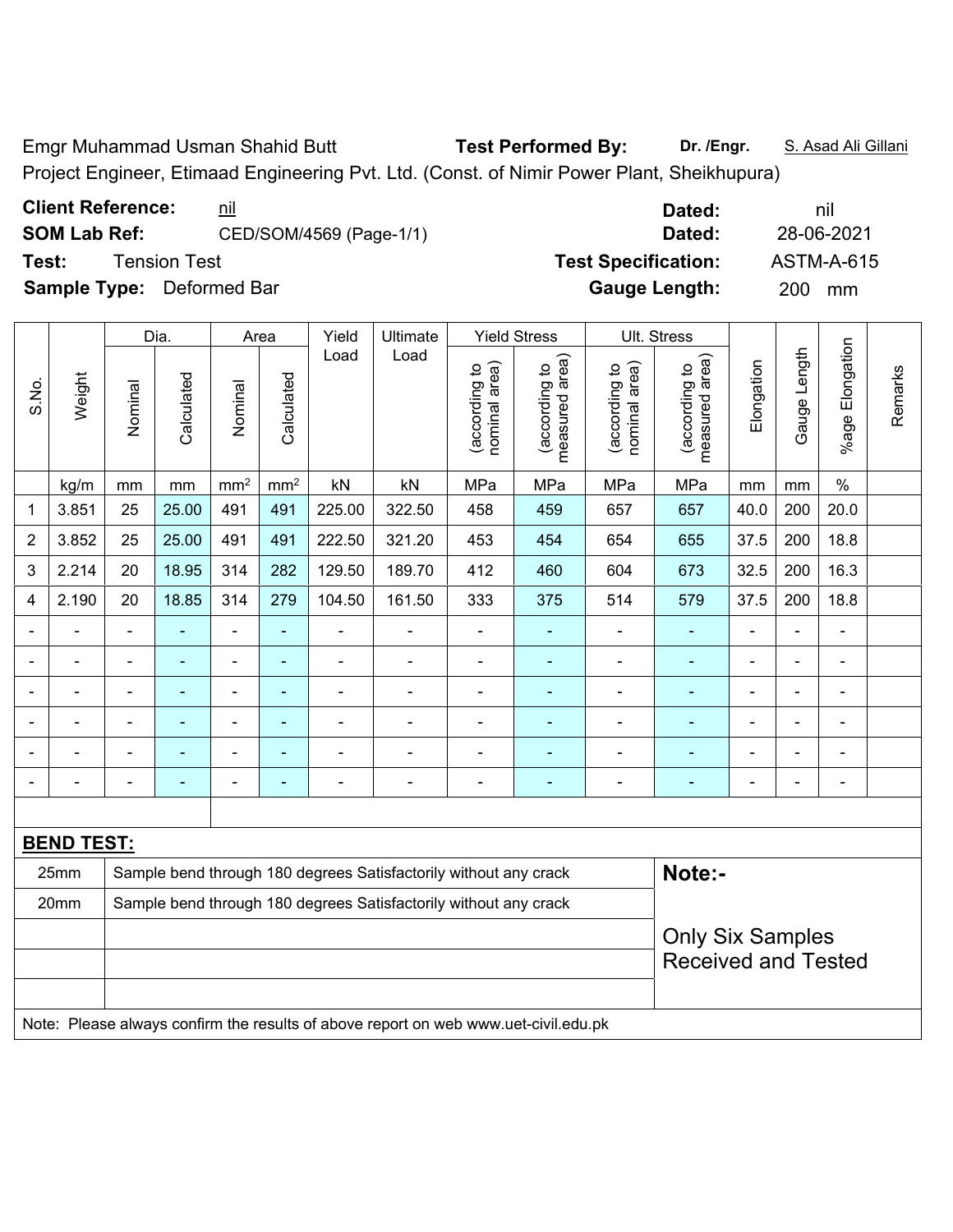Ali Zahid Latif **Test Performed By:** Dr. /Engr. **Nauman Khurram** 

Resident Engineer (Structure) NESPAK (Pvt) Ltd. Lahore

# **Client Reference:** 4047/13/05/AZL/11

**Test:** Tension Test & Bend Test **Test Specification:** ASTM-A-615 **Gauge Length:** 8 inch **Sample Type:** Deformed Bar(SJ Steel)

|                   |                                               |                            | <b>SOM Lab</b> |                |
|-------------------|-----------------------------------------------|----------------------------|----------------|----------------|
|                   | <b>Client Reference:</b><br>4047/13/05/AZL/11 |                            | Ref:           | 4556(Page-1/1) |
| Dated:            | 24-06-2021                                    |                            | Dated:         | 28-06-2021     |
| Test <sup>.</sup> | Tension Test & Rend Test                      | <b>Test Specification:</b> | ASTM-A-615     |                |

|                          |                   |                          | Dia.           |                              | Area                     | Yield                    | Ultimate                                                                            |                                | <b>Yield Stress</b>             |                                | Ult. Stress                                           |                |                |                          |         |
|--------------------------|-------------------|--------------------------|----------------|------------------------------|--------------------------|--------------------------|-------------------------------------------------------------------------------------|--------------------------------|---------------------------------|--------------------------------|-------------------------------------------------------|----------------|----------------|--------------------------|---------|
| S.No.                    | Weight            | Nominal                  | Calculated     | Nominal                      | Calculated               | Load                     | Load                                                                                | (according to<br>nominal area) | (according to<br>measured area) | (according to<br>nominal area) | (according to<br>measured area)                       | Elongation     | Gauge Length   | Elongation<br>$%$ age    | Remarks |
|                          | lb/ft             | $\#$                     | in             | in <sup>2</sup>              | in <sup>2</sup>          | Tons                     | Tons                                                                                | psi                            | psi                             | psi                            | psi                                                   | in             | in             | $\%$                     |         |
| $\mathbf{1}$             | 2.661             | 8                        | 0.998          | 0.79                         | 0.782                    | 27.08                    | 35.22                                                                               | 75610                          | 76390                           | 98320                          | 99330                                                 | 1.60           | 8.0            | 20.0                     |         |
| $\overline{2}$           | 2.661             | 8                        | 0.998          | 0.79                         | 0.782                    | 27.47                    | 35.09                                                                               | 76700                          | 77480                           | 97950                          | 98960                                                 | 1.40           | 8.0            | 17.5                     |         |
| 3                        | 0.712             | 4                        | 0.516          | 0.20                         | 0.209                    | 6.88                     | 9.07                                                                                | 75880                          | 72610                           | 100050                         | 95740                                                 | 1.20           | 8.0            | 15.0                     |         |
| $\overline{\mathbf{4}}$  | 0.711             | 4                        | 0.516          | 0.20                         | 0.209                    | 6.93                     | 9.09                                                                                | 76440                          | 73150                           | 100270                         | 95950                                                 | 1.10           | 8.0            | 13.8                     |         |
| $\overline{\phantom{a}}$ | $\blacksquare$    | $\blacksquare$           | ÷              | $\qquad \qquad \blacksquare$ | ÷                        | $\blacksquare$           | $\blacksquare$                                                                      | $\blacksquare$                 | ÷                               | ÷,                             | ÷                                                     | ÷,             | ä,             | $\blacksquare$           |         |
| $\blacksquare$           | ä,                | ä,                       | $\blacksquare$ | $\blacksquare$               | $\blacksquare$           | $\overline{\phantom{a}}$ | $\blacksquare$                                                                      | ä,                             | ÷                               | $\blacksquare$                 | ÷                                                     | ä,             |                | ÷,                       |         |
| $\blacksquare$           |                   | L,                       |                |                              | L,                       | ä,                       | ä,                                                                                  | $\blacksquare$                 | ä,                              | ä,                             | ä,                                                    | Ĭ.             |                | ä,                       |         |
| $\blacksquare$           |                   | Ē,                       |                |                              |                          |                          | Ē,                                                                                  | $\blacksquare$                 | ۰                               | ä,                             |                                                       | $\blacksquare$ |                | ÷.                       |         |
| $\blacksquare$           |                   | ÷                        |                | $\blacksquare$               | $\overline{\phantom{a}}$ | $\blacksquare$           | $\blacksquare$                                                                      | $\blacksquare$                 | ۰                               | $\blacksquare$                 |                                                       | ÷              | $\blacksquare$ | $\overline{\phantom{0}}$ |         |
| $\blacksquare$           | $\blacksquare$    | $\overline{\phantom{a}}$ | $\blacksquare$ | ÷                            | ۰                        | $\blacksquare$           | $\blacksquare$                                                                      | $\qquad \qquad \blacksquare$   | ÷                               | $\blacksquare$                 | ٠                                                     | $\blacksquare$ | ä,             | $\frac{1}{2}$            |         |
|                          |                   |                          |                |                              |                          |                          |                                                                                     |                                |                                 |                                |                                                       |                |                |                          |         |
|                          | <b>BEND TEST:</b> |                          |                |                              |                          |                          |                                                                                     |                                |                                 |                                |                                                       |                |                |                          |         |
|                          | # 8               |                          |                |                              |                          |                          | Sample bend through 180 degrees Satisfactorily without any crack                    |                                |                                 |                                | Note:-                                                |                |                |                          |         |
|                          | #4                |                          |                |                              |                          |                          | Sample bend through 180 degrees Satisfactorily without any crack                    |                                |                                 |                                |                                                       |                |                |                          |         |
|                          |                   |                          |                |                              |                          |                          |                                                                                     |                                |                                 |                                | <b>Only Six Samples</b><br><b>Received and Tested</b> |                |                |                          |         |
|                          |                   |                          |                |                              |                          |                          | Note: Please always confirm the results of above report on web www.uet-civil.edu.pk |                                |                                 |                                |                                                       |                |                |                          |         |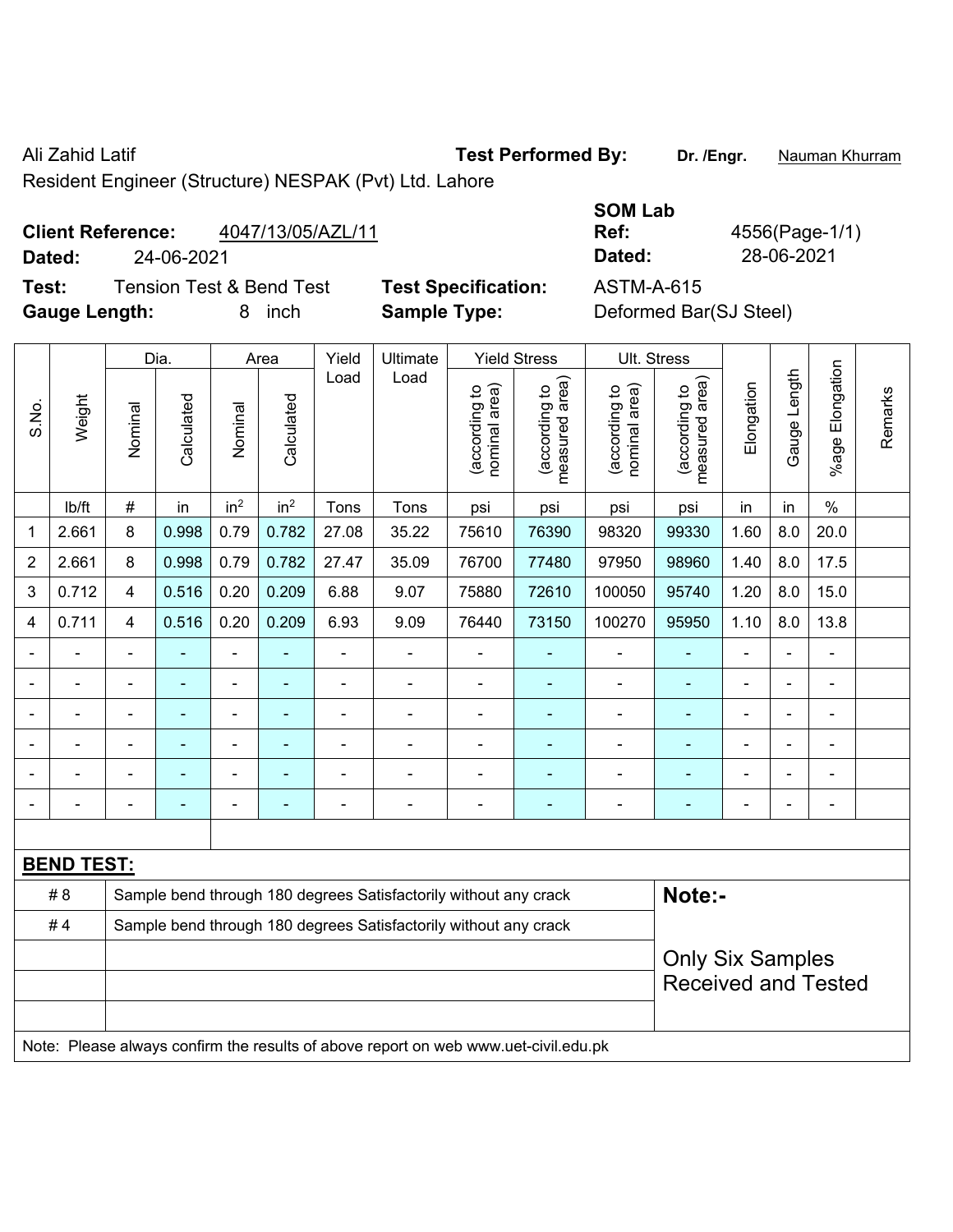Ali Zahid Latif **Test Performed By:** Dr. /Engr. **Nauman Khurram** 

Resident Engineer (Structure) NESPAK (Pvt) Ltd. Lahore

## **Client Reference:** 4047/13/05/AZL/12

**Test:** Tension Test & Bend Test **Test Specification:** ASTM-A-615 **Gauge Length:** 8 inch **Sample Type:** Deformed Bar(Mughal Steel)

|                          |                   | <b>SOM Lab</b> |                |
|--------------------------|-------------------|----------------|----------------|
| <b>Client Reference:</b> | 4047/13/05/AZL/12 | Ref:           | 4557(Page-1/1) |
| Dated:                   | 24-06-2021        | Dated:         | 28-06-2021     |
|                          |                   |                |                |

|                |                   |                | Dia.           |                 | Area            | Yield          | Ultimate                                                                            |                                | <b>Yield Stress</b>             |                                | Ult. Stress                                           |            |              |                       |         |
|----------------|-------------------|----------------|----------------|-----------------|-----------------|----------------|-------------------------------------------------------------------------------------|--------------------------------|---------------------------------|--------------------------------|-------------------------------------------------------|------------|--------------|-----------------------|---------|
| S.No.          | Weight            | Nominal        | Calculated     | Nominal         | Calculated      | Load           | Load                                                                                | nominal area)<br>(according to | (according to<br>measured area) | nominal area)<br>(according to | (according to<br>measured area)                       | Elongation | Gauge Length | Elongation<br>$%$ age | Remarks |
|                | lb/ft             | $\#$           | in             | in <sup>2</sup> | in <sup>2</sup> | Tons           | Tons                                                                                | psi                            | psi                             | psi                            | psi                                                   | in         | in           | $\frac{0}{0}$         |         |
| 1              | 2.595             | 8              | 0.986          | 0.79            | 0.763           | 29.33          | 35.98                                                                               | 81880                          | 84770                           | 100460                         | 104010                                                | 1.50       | 8.0          | 18.8                  |         |
| $\overline{2}$ | 2.600             | 8              | 0.986          | 0.79            | 0.764           | 29.41          | 36.14                                                                               | 82100                          | 84900                           | 100880                         | 104320                                                | 1.30       | 8.0          | 16.3                  |         |
| 3              | 0.667             | 4              | 0.500          | 0.20            | 0.196           | 7.65           | 9.28                                                                                | 84310                          | 86030                           | 102290                         | 104380                                                | 1.00       | 8.0          | 12.5                  |         |
| 4              | 0.668             | 4              | 0.500          | 0.20            | 0.196           | 7.67           | 9.53                                                                                | 84530                          | 86260                           | 105100                         | 107250                                                | 1.10       | 8.0          | 13.8                  |         |
|                | $\blacksquare$    | ÷,             | L,             | ÷               |                 | $\blacksquare$ | ä,                                                                                  | ä,                             |                                 | $\blacksquare$                 | $\blacksquare$                                        | ÷          |              | $\blacksquare$        |         |
|                | ä,                | ÷,             | $\blacksquare$ | $\blacksquare$  | $\blacksquare$  | $\blacksquare$ | ÷                                                                                   | ä,                             | ä,                              | ä,                             | $\blacksquare$                                        | L.         |              | $\blacksquare$        |         |
|                |                   |                |                |                 |                 | ٠              | ÷                                                                                   | ä,                             |                                 | ä,                             | ä,                                                    | L,         |              |                       |         |
|                |                   |                |                |                 |                 |                |                                                                                     |                                |                                 |                                |                                                       |            |              |                       |         |
|                | $\blacksquare$    | $\blacksquare$ |                |                 |                 |                | ÷                                                                                   | $\blacksquare$                 | ٠                               | $\blacksquare$                 | $\blacksquare$                                        |            |              | $\blacksquare$        |         |
| $\blacksquare$ |                   |                |                | $\overline{a}$  |                 | ä,             | ÷                                                                                   | ä,                             | $\blacksquare$                  | ÷                              | $\blacksquare$                                        | Ē,         |              | $\blacksquare$        |         |
|                |                   |                |                |                 |                 |                |                                                                                     |                                |                                 |                                |                                                       |            |              |                       |         |
|                | <b>BEND TEST:</b> |                |                |                 |                 |                |                                                                                     |                                |                                 |                                |                                                       |            |              |                       |         |
|                | # 8               |                |                |                 |                 |                | Sample bend through 180 degrees Satisfactorily without any crack                    |                                |                                 |                                | Note:-                                                |            |              |                       |         |
|                | #4                |                |                |                 |                 |                | Sample bend through 180 degrees Satisfactorily without any crack                    |                                |                                 |                                |                                                       |            |              |                       |         |
|                |                   |                |                |                 |                 |                |                                                                                     |                                |                                 |                                | <b>Only Six Samples</b><br><b>Received and Tested</b> |            |              |                       |         |
|                |                   |                |                |                 |                 |                | Note: Please always confirm the results of above report on web www.uet-civil.edu.pk |                                |                                 |                                |                                                       |            |              |                       |         |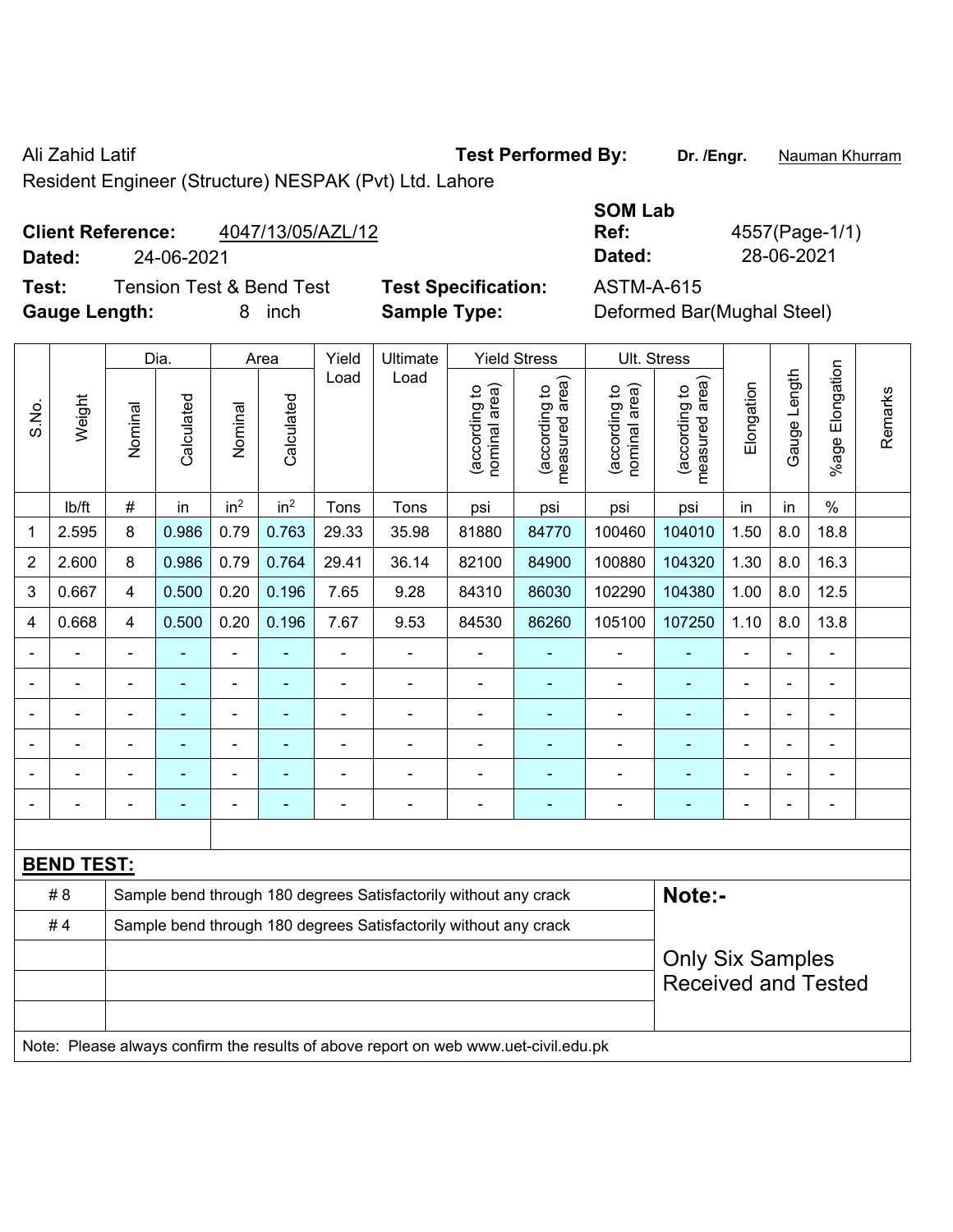Ali Zahid Latif **Test Performed By:** Dr. /Engr. **Nauman Khurram** 

Resident Engineer (Structure) NESPAK (Pvt) Ltd. Lahore

# **Client Reference:** 4047/13/05/AZL/10

**Dated:** 23-06-2021 **Dated:** 28-06-2021

**Test:** Tension Test & Bend Test **Test Specification:** ASTM-A-615 **Gauge Length:** 8 inch **Sample Type:** Deformed Bar(FF Steel)

| <b>SOM Lab</b> |                |
|----------------|----------------|
| Ref:           | 4558(Page-1/1) |
| Dated:         | 28-06-2021     |
| ASTM-A-615     |                |

|                |                   |                | Dia.           |                          | Area            | Yield          | Ultimate                                                                            |                                | <b>Yield Stress</b>             |                                | Ult. Stress                     |                              |                |                          |         |
|----------------|-------------------|----------------|----------------|--------------------------|-----------------|----------------|-------------------------------------------------------------------------------------|--------------------------------|---------------------------------|--------------------------------|---------------------------------|------------------------------|----------------|--------------------------|---------|
| S.No.          | Weight            | Nominal        | Calculated     | Nominal                  | Calculated      | Load           | Load                                                                                | nominal area)<br>(according to | (according to<br>measured area) | (according to<br>nominal area) | (according to<br>measured area) | Elongation                   | Gauge Length   | %age Elongation          | Remarks |
|                | lb/ft             | $\#$           | in             | in <sup>2</sup>          | in <sup>2</sup> | Tons           | Tons                                                                                | psi                            | psi                             | psi                            | psi                             | in                           | in             | $\%$                     |         |
| 1              | 1.695             | 6              | 0.796          | 0.44                     | 0.498           | 14.24          | 21.56                                                                               | 71380                          | 63070                           | 108070                         | 95480                           | 1.30                         | 8.0            | 16.3                     |         |
| $\overline{2}$ | 1.696             | 6              | 0.796          | 0.44                     | 0.498           | 14.22          | 21.61                                                                               | 71280                          | 62980                           | 108320                         | 95710                           | 1.50                         | 8.0            | 18.8                     |         |
|                | $\blacksquare$    | ä,             | L,             | $\blacksquare$           | $\blacksquare$  | $\blacksquare$ | ÷.                                                                                  | ÷,                             | $\blacksquare$                  | $\blacksquare$                 | $\blacksquare$                  | L.                           |                | $\blacksquare$           |         |
| $\blacksquare$ | $\blacksquare$    | ä,             | ÷,             | $\blacksquare$           | ٠               | L,             | $\blacksquare$                                                                      | $\blacksquare$                 | $\blacksquare$                  | $\blacksquare$                 | $\blacksquare$                  | ä,                           | $\blacksquare$ | $\blacksquare$           |         |
| $\blacksquare$ | $\blacksquare$    | $\blacksquare$ | $\blacksquare$ | $\blacksquare$           | ٠               | ÷              | $\blacksquare$                                                                      | $\overline{\phantom{a}}$       | $\blacksquare$                  | $\blacksquare$                 | $\blacksquare$                  | $\qquad \qquad \blacksquare$ | $\blacksquare$ | $\blacksquare$           |         |
|                | $\blacksquare$    | ä,             | ÷,             | $\blacksquare$           | ÷               | $\blacksquare$ | $\blacksquare$                                                                      | $\blacksquare$                 | ۰                               | $\blacksquare$                 | $\blacksquare$                  | L.                           |                | $\blacksquare$           |         |
|                | $\blacksquare$    | ÷              | $\overline{a}$ | $\overline{\phantom{a}}$ | ä,              | $\overline{a}$ | $\blacksquare$                                                                      | $\blacksquare$                 | $\blacksquare$                  | $\blacksquare$                 | $\overline{a}$                  | $\blacksquare$               |                | $\overline{\phantom{0}}$ |         |
|                | $\blacksquare$    | ä,             |                | $\blacksquare$           | $\blacksquare$  | ä,             | $\blacksquare$                                                                      | $\blacksquare$                 |                                 | $\blacksquare$                 | $\blacksquare$                  | ÷                            |                | $\blacksquare$           |         |
| $\blacksquare$ | $\blacksquare$    | ä,             | ۰              | $\blacksquare$           |                 |                | $\blacksquare$                                                                      | $\blacksquare$                 | ۰                               | $\overline{\phantom{a}}$       | $\blacksquare$                  | $\blacksquare$               | $\blacksquare$ | $\blacksquare$           |         |
| $\blacksquare$ | $\blacksquare$    | $\blacksquare$ | $\blacksquare$ | $\blacksquare$           | ٠               | $\blacksquare$ | $\overline{\phantom{0}}$                                                            | $\overline{\phantom{0}}$       | $\blacksquare$                  | $\blacksquare$                 | $\blacksquare$                  | $\blacksquare$               | $\blacksquare$ | $\blacksquare$           |         |
|                |                   |                |                |                          |                 |                |                                                                                     |                                |                                 |                                |                                 |                              |                |                          |         |
|                | <b>BEND TEST:</b> |                |                |                          |                 |                |                                                                                     |                                |                                 |                                |                                 |                              |                |                          |         |
|                | #6                |                |                |                          |                 |                | Sample bend through 180 degrees Satisfactorily without any crack                    |                                |                                 |                                | Note:-                          |                              |                |                          |         |
|                |                   |                |                |                          |                 |                |                                                                                     |                                |                                 |                                |                                 |                              |                |                          |         |
|                |                   |                |                |                          |                 |                |                                                                                     |                                |                                 |                                | <b>Only Three Samples</b>       |                              |                |                          |         |
|                |                   |                |                |                          |                 |                |                                                                                     |                                |                                 |                                | <b>Received and Tested</b>      |                              |                |                          |         |
|                |                   |                |                |                          |                 |                |                                                                                     |                                |                                 |                                |                                 |                              |                |                          |         |
|                |                   |                |                |                          |                 |                | Note: Please always confirm the results of above report on web www.uet-civil.edu.pk |                                |                                 |                                |                                 |                              |                |                          |         |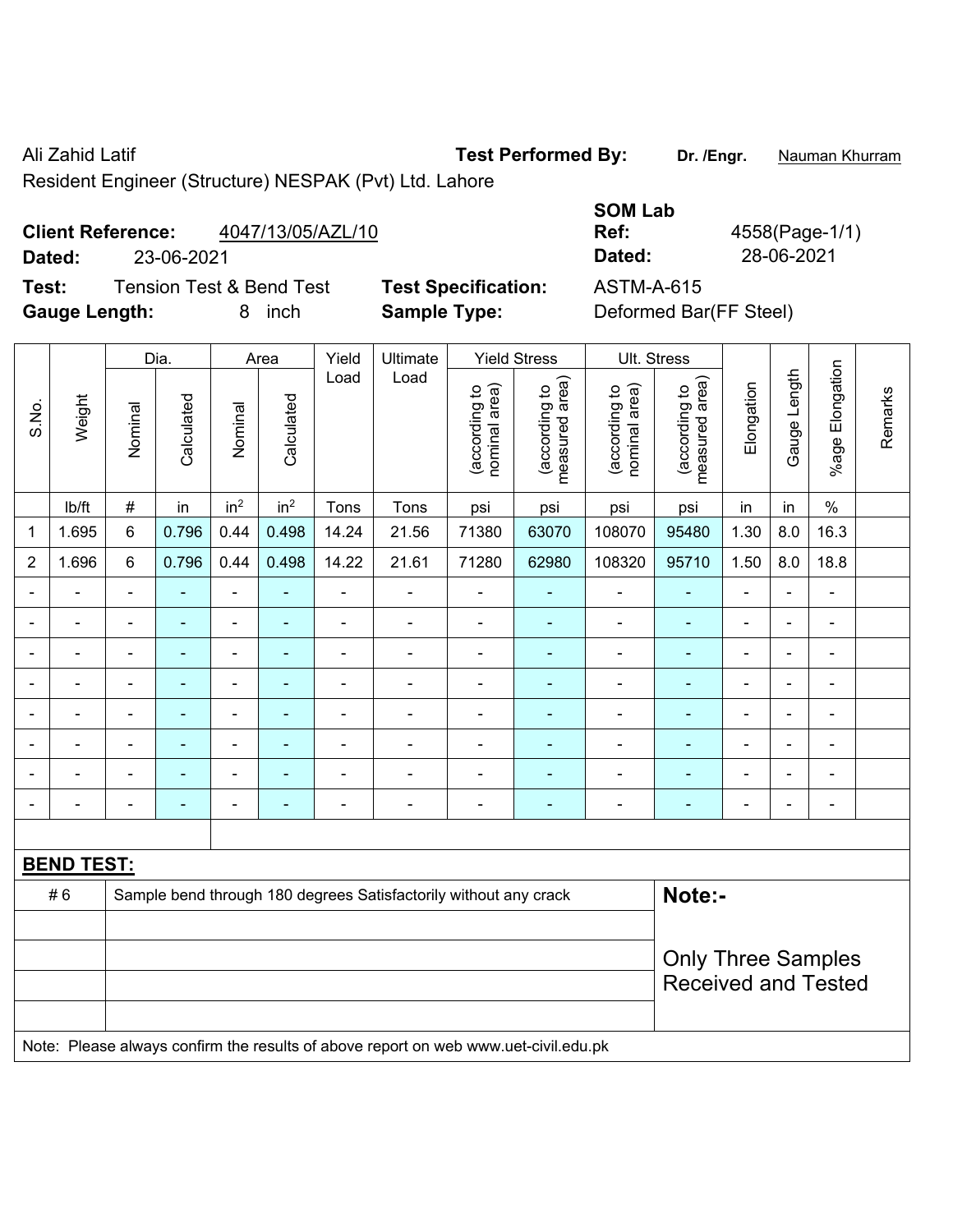Muhammad Zubair Yousaf **Test Performed By:** Dr. /Engr. Gillani Manager Monitoring & Coordination, , Shajar Roads Limted. Lahore

**Client Reference:** MMC/SRL/SGRP/86 **SOM Lab Ref:** 4561 (Page-1/1) **Dated:** 27-06-2021 **Dated:** 28-06-2021 **Test:** Tension Test & Bend Test **Test Specification:** ASTM-A-615 **Gauge Length:** 8 inch **Sample Type:** Deformed Bar

|                |                   | Dia.<br>Yield<br>Ultimate<br><b>Yield Stress</b><br>Ult. Stress<br>Area |                |                 |                 |                          |                                                                                     |                                |                                 |                                |                                 |                |                |                          |         |
|----------------|-------------------|-------------------------------------------------------------------------|----------------|-----------------|-----------------|--------------------------|-------------------------------------------------------------------------------------|--------------------------------|---------------------------------|--------------------------------|---------------------------------|----------------|----------------|--------------------------|---------|
| S.No.          | Weight            | Nominal                                                                 | Calculated     | Nominal         | Calculated      | Load                     | Load                                                                                | nominal area)<br>(according to | measured area)<br>(according to | nominal area)<br>(according to | (according to<br>measured area) | Elongation     | Gauge Length   | Elongation<br>%age l     | Remarks |
|                | lb/ft             | $\#$                                                                    | in             | in <sup>2</sup> | in <sup>2</sup> | Tons                     | Tons                                                                                | psi                            | psi                             | psi                            | psi                             | in             | in             | $\%$                     |         |
| 1              | 0.658             | 4                                                                       | 0.496          | 0.20            | 0.193           | 6.83                     | 8.61                                                                                | 75320                          | 78050                           | 94990                          | 98430                           | 1.00           | 8.0            | 12.5                     |         |
| $\overline{2}$ | 0.663             | 4                                                                       | 0.498          | 0.20            | 0.195           | 6.63                     | 8.10                                                                                | 73070                          | 74940                           | 89370                          | 91660                           | 1.00           | 8.0            | 12.5                     |         |
|                |                   | $\blacksquare$                                                          | ä,             | ÷,              |                 | Ĭ.                       | ä,                                                                                  | ä,                             |                                 | ä,                             | ÷,                              | $\overline{a}$ |                | $\overline{\phantom{a}}$ |         |
|                | ÷                 |                                                                         | ä,             | ÷,              |                 | L,                       | $\blacksquare$                                                                      | $\blacksquare$                 | ä,                              | $\blacksquare$                 | ä,                              | L,             |                | $\blacksquare$           |         |
|                |                   |                                                                         |                | $\blacksquare$  |                 |                          | $\blacksquare$                                                                      |                                |                                 |                                |                                 |                |                |                          |         |
|                |                   |                                                                         | $\overline{a}$ | $\blacksquare$  |                 |                          | $\blacksquare$                                                                      | $\blacksquare$                 |                                 | ÷                              |                                 | L,             |                | $\blacksquare$           |         |
|                |                   | $\blacksquare$                                                          | ۰              | ۰               | ٠               |                          | $\blacksquare$                                                                      | $\blacksquare$                 | ٠                               | $\blacksquare$                 | $\blacksquare$                  | $\blacksquare$ | $\blacksquare$ | $\blacksquare$           |         |
|                | ÷                 | $\blacksquare$                                                          | ۰              | ۰               |                 | $\blacksquare$           | $\blacksquare$                                                                      | $\blacksquare$                 | ٠                               | $\blacksquare$                 | $\blacksquare$                  | ä,             | $\blacksquare$ | $\blacksquare$           |         |
|                |                   | $\blacksquare$                                                          | ۰              | ÷               | ٠               | $\overline{\phantom{0}}$ | $\blacksquare$                                                                      | $\qquad \qquad \blacksquare$   | ٠                               | $\overline{\phantom{a}}$       | $\blacksquare$                  | $\blacksquare$ |                | $\blacksquare$           |         |
|                | ÷                 |                                                                         | ÷,             | ÷               |                 | ÷,                       | $\blacksquare$                                                                      | $\blacksquare$                 |                                 | $\blacksquare$                 | $\blacksquare$                  | L,             |                | ÷,                       |         |
|                |                   |                                                                         |                |                 |                 |                          |                                                                                     |                                |                                 |                                |                                 |                |                |                          |         |
|                | <b>BEND TEST:</b> |                                                                         |                |                 |                 |                          |                                                                                     |                                |                                 |                                |                                 |                |                |                          |         |
|                | #4                |                                                                         |                |                 |                 |                          | Sample bend through 180 degrees Satisfactorily without any crack                    |                                |                                 |                                | Note:-                          |                |                |                          |         |
|                |                   |                                                                         |                |                 |                 |                          |                                                                                     |                                |                                 |                                |                                 |                |                |                          |         |
|                |                   |                                                                         |                |                 |                 |                          |                                                                                     |                                |                                 |                                | <b>Only Three Samples</b>       |                |                |                          |         |
|                |                   |                                                                         |                |                 |                 |                          |                                                                                     |                                |                                 |                                | <b>Received and Tested</b>      |                |                |                          |         |
|                |                   |                                                                         |                |                 |                 |                          |                                                                                     |                                |                                 |                                |                                 |                |                |                          |         |
|                |                   |                                                                         |                |                 |                 |                          | Note: Please always confirm the results of above report on web www.uet-civil.edu.pk |                                |                                 |                                |                                 |                |                |                          |         |

S. Asad Ali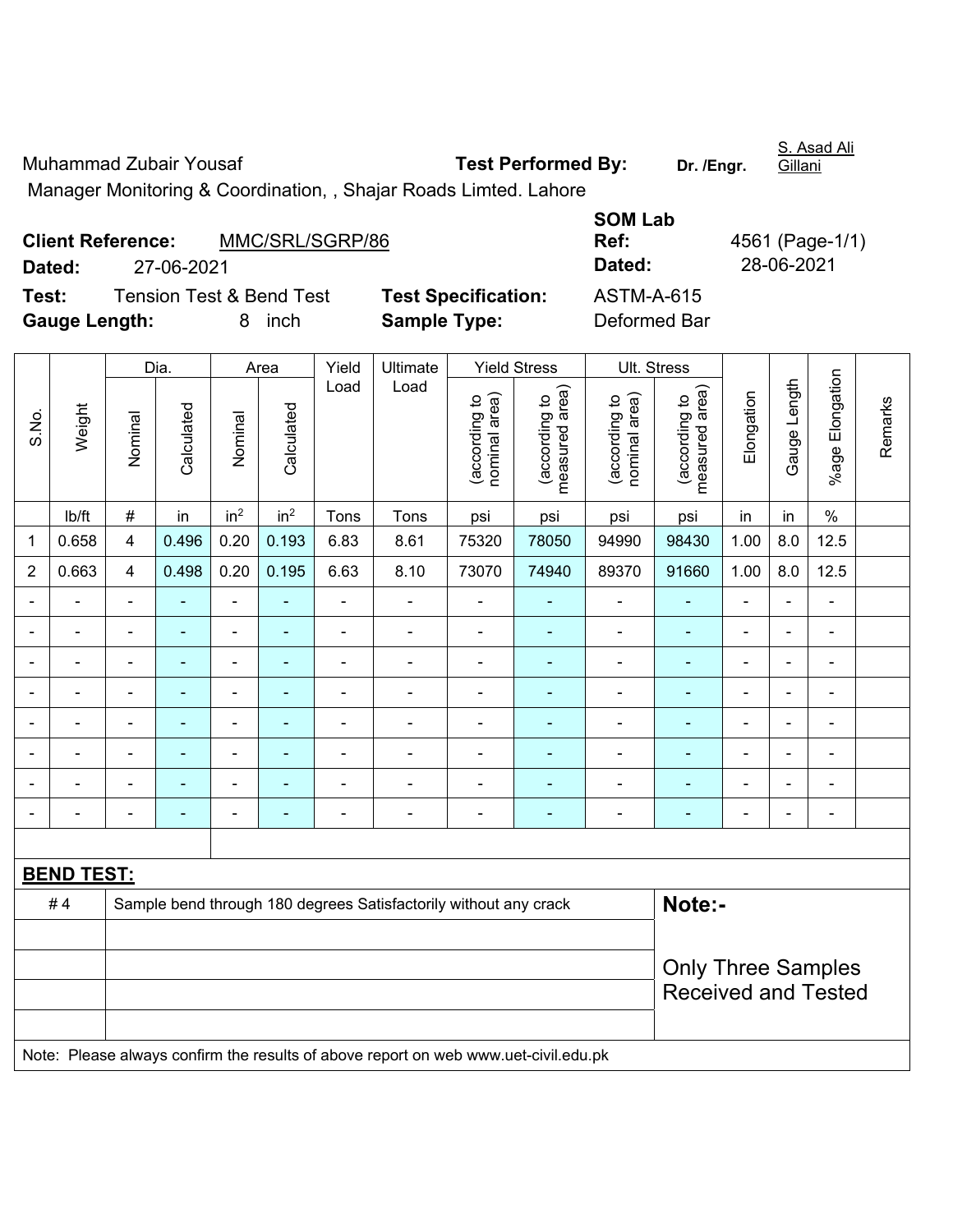Engr. Naveed Sadiq **Test Performed By: Dr. /Engr.** Nauman Khurram Resident Engineer, Orbit Housing, Lahore

# **Client Reference:** Nil

**Test:** Tension Test & Bend Test **Test Specification: Gauge Length:** 8 inch **Sample Type:** Deformed Bar

|                          |                                     |                            | <b>SOM Lab</b> |            |
|--------------------------|-------------------------------------|----------------------------|----------------|------------|
| <b>Client Reference:</b> | Nil                                 | Ref:                       | 4563(Page-1/1) |            |
| Dated:                   | 26-06-2021                          |                            | Dated:         | 28-06-2021 |
| Test:                    | <b>Tension Test &amp; Bend Test</b> | <b>Test Specification:</b> | ASTM-A-615     |            |
|                          |                                     | A - -- - I - TP - - - -    |                |            |

|                |                   |                          | Dia.           |                 | Area            | Yield          | Ultimate                                                                            |                                | <b>Yield Stress</b>             |                                | Ult. Stress                     |            |                |                 |         |
|----------------|-------------------|--------------------------|----------------|-----------------|-----------------|----------------|-------------------------------------------------------------------------------------|--------------------------------|---------------------------------|--------------------------------|---------------------------------|------------|----------------|-----------------|---------|
| S.No.          | Weight            | Nominal                  | Calculated     | Nominal         | Calculated      | Load           | Load                                                                                | (according to<br>nominal area) | (according to<br>measured area) | (according to<br>nominal area) | measured area)<br>(according to | Elongation | Gauge Length   | %age Elongation | Remarks |
|                | lb/ft             | $\#$                     | in             | in <sup>2</sup> | in <sup>2</sup> | Tons           | Tons                                                                                | psi                            | psi                             | psi                            | psi                             | in         | in             | $\%$            |         |
| 1              | 2.601             | 8                        | 0.986          | 0.79            | 0.764           | 25.94          | 34.73                                                                               | 72430                          | 74890                           | 96960                          | 100260                          | 1.20       | 8.0            | 15.0            |         |
| $\overline{2}$ | 2.631             | 8                        | 0.992          | 0.79            | 0.773           | 25.05          | 34.45                                                                               | 69920                          | 71460                           | 96190                          | 98300                           | 1.40       | 8.0            | 17.5            |         |
| 3              | 1.501             | 6                        | 0.749          | 0.44            | 0.441           | 14.24          | 19.75                                                                               | 71380                          | 71220                           | 98970                          | 98750                           | 1.20       | 8.0            | 15.0            |         |
| 4              | 1.507             | 6                        | 0.751          | 0.44            | 0.443           | 13.63          | 19.06                                                                               | 68320                          | 67850                           | 95550                          | 94900                           | 1.20       | 8.0            | 15.0            |         |
| 5              | 0.664             | 4                        | 0.498          | 0.20            | 0.195           | 6.24           | 8.84                                                                                | 68800                          | 70560                           | 97460                          | 99960                           | 1.10       | 8.0            | 13.8            |         |
| 6              | 0.665             | 4                        | 0.498          | 0.20            | 0.195           | 6.57           | 8.92                                                                                | 72510                          | 74360                           | 98360                          | 100880                          | 1.20       | 8.0            | 15.0            |         |
|                |                   | $\blacksquare$           | ÷,             | ÷,              |                 | $\blacksquare$ | ÷,                                                                                  | $\blacksquare$                 | ÷,                              | $\blacksquare$                 | Ē,                              | ÷,         | L,             |                 |         |
|                | $\frac{1}{2}$     | $\overline{\phantom{a}}$ | $\blacksquare$ | ÷               | $\blacksquare$  | $\blacksquare$ | ÷,                                                                                  | $\blacksquare$                 | ä,                              | $\blacksquare$                 | $\blacksquare$                  | ÷,         | $\overline{a}$ | $\blacksquare$  |         |
|                |                   |                          |                |                 |                 | L,             | $\blacksquare$                                                                      | L,                             | ÷,                              | ä,                             |                                 | ÷          |                | ä,              |         |
|                |                   |                          |                |                 |                 |                | $\blacksquare$                                                                      | $\blacksquare$                 | ۰                               |                                | ٠                               |            |                |                 |         |
|                |                   |                          |                |                 |                 |                |                                                                                     |                                |                                 |                                |                                 |            |                |                 |         |
|                | <b>BEND TEST:</b> |                          |                |                 |                 |                |                                                                                     |                                |                                 |                                |                                 |            |                |                 |         |
|                | # 8               |                          |                |                 |                 |                | Sample bend through 180 degrees Satisfactorily without any crack                    |                                |                                 |                                | Note:-                          |            |                |                 |         |
|                | #6                |                          |                |                 |                 |                | Sample bend through 180 degrees Satisfactorily without any crack                    |                                |                                 |                                |                                 |            |                |                 |         |
|                | #4                |                          |                |                 |                 |                | Sample bend through 180 degrees Satisfactorily without any crack                    |                                |                                 |                                | <b>Only Nine Samples</b>        |            |                |                 |         |
|                |                   |                          |                |                 |                 |                |                                                                                     |                                |                                 |                                | <b>Received and Tested</b>      |            |                |                 |         |
|                |                   |                          |                |                 |                 |                |                                                                                     |                                |                                 |                                |                                 |            |                |                 |         |
|                |                   |                          |                |                 |                 |                | Note: Please always confirm the results of above report on web www.uet-civil.edu.pk |                                |                                 |                                |                                 |            |                |                 |         |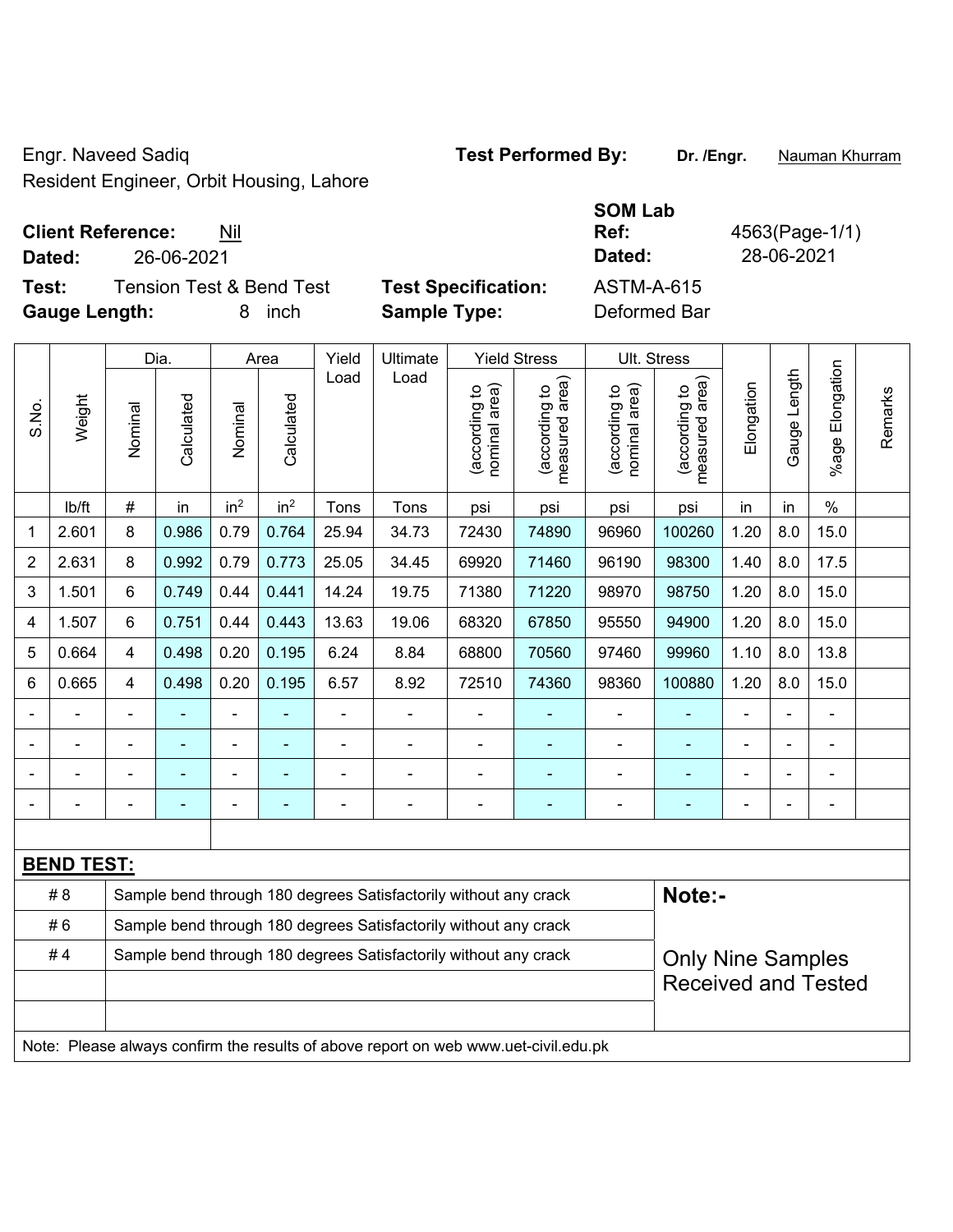Khalid Mehmood Ch. **Test Performed By:** Dr. /Engr. S. Asad Ali Gillani Contrractor's Representative, (NHG) National Heritage Constructors, Lahore

|                      | <b>Client Reference:</b> | NHC/W-141/9535-17                   |                            | Ref:              | 4564(Page-1/               |
|----------------------|--------------------------|-------------------------------------|----------------------------|-------------------|----------------------------|
| Dated:               | 24-06-2021               |                                     |                            | Dated:            | 28-06-2021                 |
| Test:                |                          | <b>Tension Test &amp; Bend Test</b> | <b>Test Specification:</b> | <b>ASTM-A-615</b> |                            |
| <b>Gauge Length:</b> |                          | inch<br>8                           | <b>Sample Type:</b>        |                   | Deformed Bar (Prime Steel) |

| <b>SOM Lab</b> |                |
|----------------|----------------|
| Ref:           | 4564(Page-1/1) |
| Dated:         | 28-06-2021     |

|                |                   | Dia.                     |                | Area            |                 | Ultimate       | <b>Yield Stress</b>                                                                 |                                | Ult. Stress                     |                                |                                 |                |                |                 |         |
|----------------|-------------------|--------------------------|----------------|-----------------|-----------------|----------------|-------------------------------------------------------------------------------------|--------------------------------|---------------------------------|--------------------------------|---------------------------------|----------------|----------------|-----------------|---------|
| S.No.          | Weight            | Nominal                  | Calculated     | Nominal         | Calculated      | Load           | Load                                                                                | nominal area)<br>(according to | measured area)<br>(according to | nominal area)<br>(according to | measured area)<br>(according to | Elongation     | Gauge Length   | %age Elongation | Remarks |
|                | lb/ft             | $\#$                     | in             | in <sup>2</sup> | in <sup>2</sup> | Tons           | Tons                                                                                | psi                            | psi                             | psi                            | psi                             | in             | in             | $\%$            |         |
| 1              | 2.611             | 8                        | 0.988          | 0.79            | 0.767           | 23.20          | 32.79                                                                               | 64770                          | 66710                           | 91550                          | 94300                           | 1.30           | 8.0            | 16.3            |         |
| $\overline{2}$ | 1.466             | 6                        | 0.741          | 0.44            | 0.431           | 13.66          | 19.42                                                                               | 68470                          | 69900                           | 97340                          | 99370                           | 1.50           | 8.0            | 18.8            |         |
|                |                   | ÷,                       |                | ÷,              | ÷               | $\blacksquare$ |                                                                                     |                                |                                 | $\blacksquare$                 | ÷,                              | ä,             |                |                 |         |
|                |                   | Ē,                       |                | $\blacksquare$  | ۰               |                | ÷                                                                                   |                                |                                 | $\blacksquare$                 | $\blacksquare$                  | $\blacksquare$ |                | $\blacksquare$  |         |
|                |                   |                          |                | ۰               |                 |                |                                                                                     |                                |                                 |                                |                                 |                |                |                 |         |
|                |                   |                          |                | $\blacksquare$  | $\blacksquare$  |                | $\blacksquare$                                                                      |                                |                                 | ÷                              |                                 | $\blacksquare$ |                | $\blacksquare$  |         |
|                |                   | $\blacksquare$           |                | ÷,              | ÷               |                |                                                                                     |                                |                                 | ۰                              | ٠                               | $\blacksquare$ | $\blacksquare$ | ÷               |         |
|                |                   | $\blacksquare$           | $\blacksquare$ | ÷,              | $\blacksquare$  | $\blacksquare$ | ÷                                                                                   | $\blacksquare$                 |                                 | ۰                              | ٠                               | $\blacksquare$ |                | ÷               |         |
|                |                   | ä,                       |                | $\blacksquare$  | $\blacksquare$  |                | ä,                                                                                  | $\blacksquare$                 | $\blacksquare$                  | ÷,                             | ٠                               | $\blacksquare$ |                | $\blacksquare$  |         |
|                |                   | $\blacksquare$           |                | $\blacksquare$  |                 |                | ÷                                                                                   |                                | ä,                              | ÷                              | $\blacksquare$                  |                |                | ä,              |         |
|                |                   |                          |                |                 |                 |                |                                                                                     |                                |                                 |                                |                                 |                |                |                 |         |
|                | <b>BEND TEST:</b> |                          |                |                 |                 |                |                                                                                     |                                |                                 |                                |                                 |                |                |                 |         |
|                | # 8               |                          |                |                 |                 |                | Sample bend through 180 degrees Satisfactorily without any crack                    |                                |                                 |                                | Note:-                          |                |                |                 |         |
|                | #6                |                          |                |                 |                 |                | Sample bend through 180 degrees Satisfactorily without any crack                    |                                |                                 |                                |                                 |                |                |                 |         |
|                |                   | <b>Only Four Samples</b> |                |                 |                 |                |                                                                                     |                                |                                 |                                |                                 |                |                |                 |         |
|                |                   |                          |                |                 |                 |                |                                                                                     |                                |                                 |                                | <b>Received and Tested</b>      |                |                |                 |         |
|                |                   |                          |                |                 |                 |                |                                                                                     |                                |                                 |                                |                                 |                |                |                 |         |
|                |                   |                          |                |                 |                 |                | Note: Please always confirm the results of above report on web www.uet-civil.edu.pk |                                |                                 |                                |                                 |                |                |                 |         |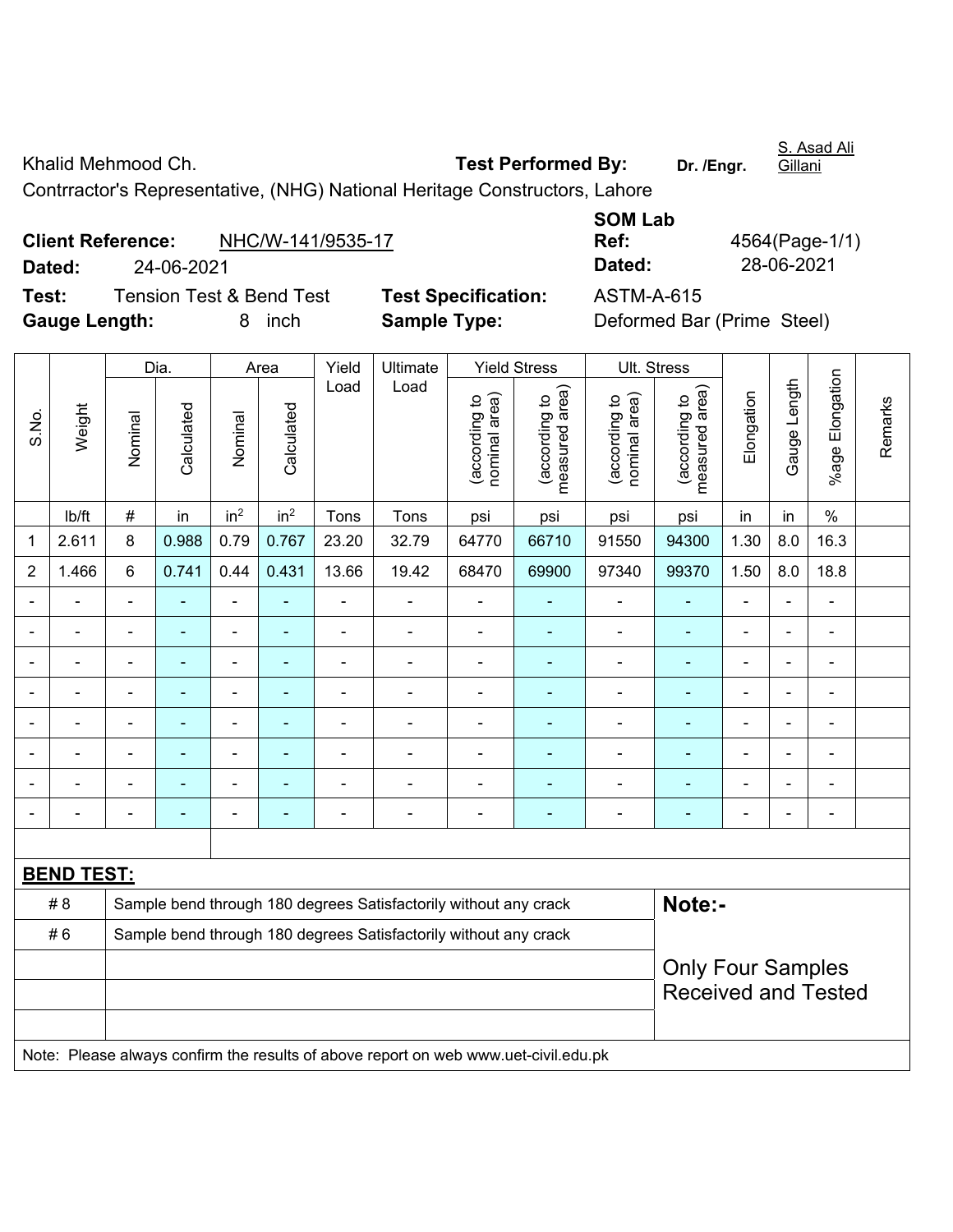Manager **Manager Test Performed By:** Dr. /Engr. AFCO STEEL INSUSTRIES, 21.5KM, Sheikhupura Road, Lahore

**Client Reference:** nil

**Test:** Tension Test & Bend Test **Test Specification:** ASTM-A-615 **Gauge Length:** 8 inch **Sample Type:** Deformed Bar (AFCO Steel)

 $\overline{a}$  and  $\overline{a}$  and  $\overline{a}$  and  $\overline{a}$  and  $\overline{a}$  and  $\overline{a}$  and  $\overline{a}$  and  $\overline{a}$  and  $\overline{a}$  and  $\overline{a}$  and  $\overline{a}$  and  $\overline{a}$  and  $\overline{a}$  and  $\overline{a}$  and  $\overline{a}$  and  $\overline{a}$  and  $\overline{a}$  and

|        | <b>Client Reference:</b>            |                            | Ref:       | 4565(Page-1) |
|--------|-------------------------------------|----------------------------|------------|--------------|
| Dated: | 28-06-2021                          |                            | Dated:     | 28-06-2021   |
| Test:  | <b>Tension Test &amp; Bend Test</b> | <b>Test Specification:</b> | ASTM-A-615 |              |

**Ref:** 4565(Page-1/1)

**SOM Lab** 

|                          |                      |                | Dia.           |                              | Area              | Yield                    | Ultimate                                                                            |                                | <b>Yield Stress</b>             |                                | Ult. Stress                                             |                |                |                 |         |
|--------------------------|----------------------|----------------|----------------|------------------------------|-------------------|--------------------------|-------------------------------------------------------------------------------------|--------------------------------|---------------------------------|--------------------------------|---------------------------------------------------------|----------------|----------------|-----------------|---------|
| S.No.                    | Weight               | Nominal        | Calculated     | Nominal                      | Calculated        | Load                     | Load                                                                                | nominal area)<br>(according to | measured area)<br>(according to | nominal area)<br>(according to | measured area)<br>(according to                         | Elongation     | Gauge Length   | %age Elongation | Remarks |
|                          | Ib/ft                | $\#$           | in             | in <sup>2</sup>              | in <sup>2</sup>   | Tons                     | Tons                                                                                | psi                            | psi                             | psi                            | psi                                                     | in             | in             | $\%$            |         |
| 1                        | 0.652                | $\overline{4}$ | 0.494          | 0.20                         | 0.192             | 6.19                     | 8.46                                                                                | 68230                          | 71080                           | 93300                          | 97190                                                   | 1.20           | 8.0            | 15.0            |         |
| $\overline{2}$           | 0.655                | 4              | 0.494          | 0.20                         | 0.192             | 6.32                     | 8.58                                                                                | 69700                          | 72600                           | 94650                          | 98590                                                   | 1.00           | 8.0            | 12.5            |         |
| $\blacksquare$           | $\blacksquare$       | $\blacksquare$ | Ē,             | ÷,                           | Ē.                | $\blacksquare$           | $\blacksquare$                                                                      | L,                             | $\overline{\phantom{a}}$        | $\blacksquare$                 | $\blacksquare$                                          | $\blacksquare$ | $\blacksquare$ | $\blacksquare$  |         |
|                          | $\blacksquare$       | $\blacksquare$ | $\blacksquare$ | $\qquad \qquad \blacksquare$ | ÷                 | $\blacksquare$           | ÷,                                                                                  | $\blacksquare$                 | $\overline{\phantom{a}}$        | $\overline{\phantom{a}}$       | $\blacksquare$                                          | $\blacksquare$ | ä,             |                 |         |
|                          |                      |                | L.             | ä,                           | $\blacksquare$    | $\blacksquare$           | ä,                                                                                  | $\blacksquare$                 | $\overline{\phantom{a}}$        | ä,                             | $\blacksquare$                                          | $\blacksquare$ | Ě.             | ä,              |         |
|                          |                      |                |                | ۰                            |                   | $\overline{\phantom{0}}$ | $\blacksquare$                                                                      | ٠                              |                                 |                                | $\blacksquare$                                          |                | ÷.             | ۳               |         |
|                          |                      |                |                | ä,                           |                   | Ē,                       | ÷                                                                                   | Ē,                             |                                 | ÷                              | ٠                                                       | $\blacksquare$ | Ē,             | ä,              |         |
| $\overline{\phantom{0}}$ | L,                   | $\blacksquare$ |                | ÷,                           | ÷                 | $\blacksquare$           | ÷                                                                                   | $\blacksquare$                 | $\blacksquare$                  | ÷                              | ÷,                                                      | $\blacksquare$ | $\frac{1}{2}$  |                 |         |
|                          |                      |                | ٠              | ÷                            | ٠                 | L,                       | $\blacksquare$                                                                      | $\overline{\phantom{a}}$       | $\overline{\phantom{a}}$        | $\blacksquare$                 | $\blacksquare$                                          | $\blacksquare$ | Ě.             | ÷               |         |
|                          |                      |                |                | ۰                            |                   | $\overline{\phantom{0}}$ | $\blacksquare$                                                                      | $\blacksquare$                 | $\overline{\phantom{a}}$        | ۰                              | $\blacksquare$                                          | $\blacksquare$ | $\blacksquare$ | $\blacksquare$  |         |
|                          | <b>Witnessed By:</b> |                |                |                              | Imran, AFCO Steel |                          |                                                                                     |                                |                                 |                                |                                                         |                |                |                 |         |
|                          | <b>BEND TEST:</b>    |                |                |                              |                   |                          |                                                                                     |                                |                                 |                                |                                                         |                |                |                 |         |
|                          | #4                   |                |                |                              |                   |                          | Sample bend through 180 degrees Satisfactorily without any crack                    |                                |                                 |                                | Note:-                                                  |                |                |                 |         |
|                          |                      |                |                |                              |                   |                          |                                                                                     |                                |                                 |                                |                                                         |                |                |                 |         |
|                          |                      |                |                |                              |                   |                          |                                                                                     |                                |                                 |                                | <b>Only Three Samples</b><br><b>Received and Tested</b> |                |                |                 |         |
|                          |                      |                |                |                              |                   |                          | Note: Please always confirm the results of above report on web www.uet-civil.edu.pk |                                |                                 |                                |                                                         |                |                |                 |         |

S. Asad Ali

Gillani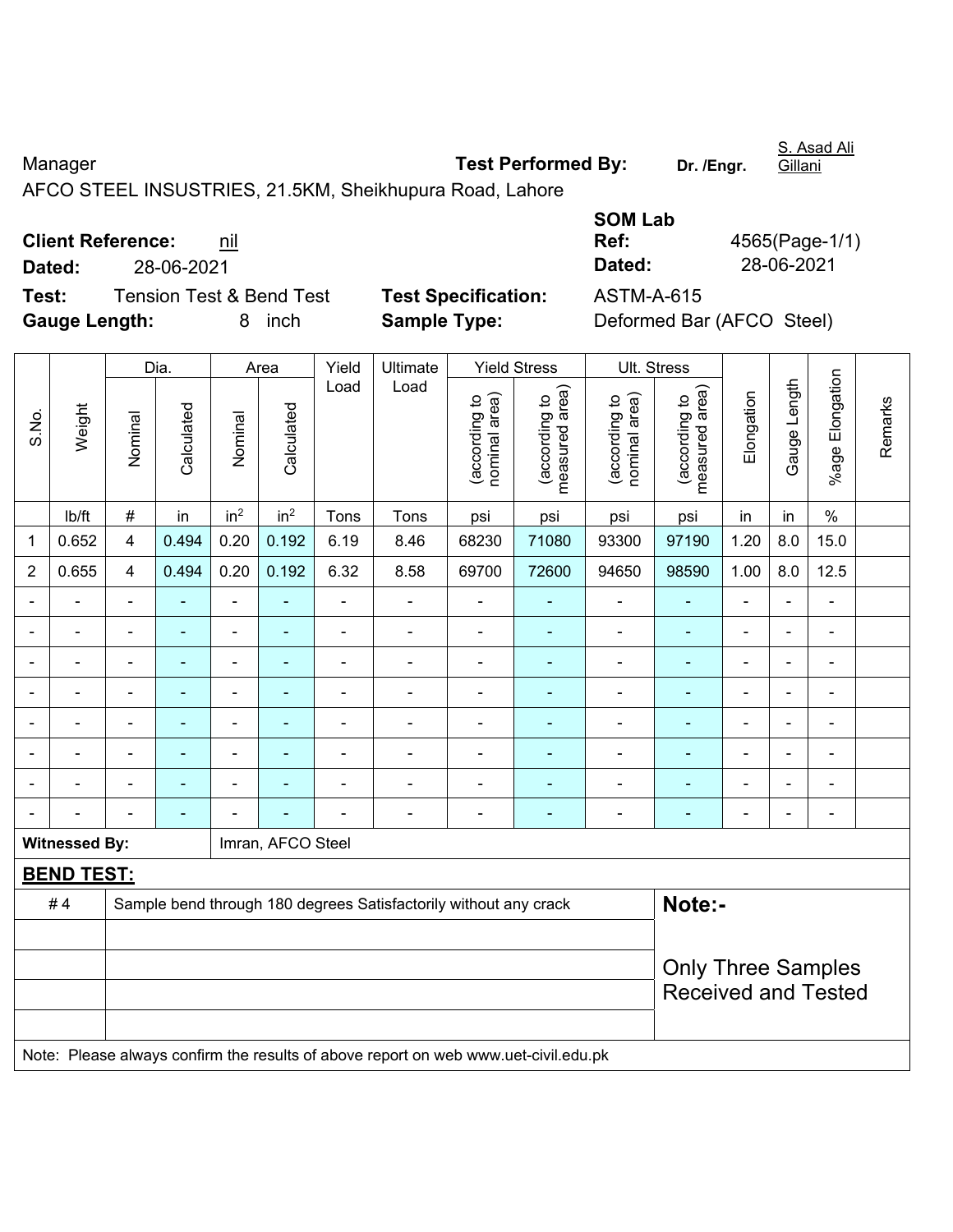Riaz Construction Company **Test Performed By:** Dr. /Engr.

S. Asad Ali

Civil Contractor, 205-A, Block NFC Street 1, Lahore

**Client Reference:** nil

**Dated:** 28-06-2021 **Dated:** 28-06-2021

**Test:** Tension Test & Bend Test **Test Specification: Gauge Length:** 8 inch **Sample Type:** Deformed Bar

| <b>SOM Lab</b> |                |
|----------------|----------------|
| Ref:           | 4567(Page-1/1) |
| Dated:         | 28-06-2021     |
| ASTM-A-615     |                |
| Deformed Rar   |                |

|                |                   |                         | Dia.           |                 | Area            | Yield          | Ultimate                                                                            |                                | <b>Yield Stress</b>                         |                                | Ult. Stress                                            |                |                          |                         |         |
|----------------|-------------------|-------------------------|----------------|-----------------|-----------------|----------------|-------------------------------------------------------------------------------------|--------------------------------|---------------------------------------------|--------------------------------|--------------------------------------------------------|----------------|--------------------------|-------------------------|---------|
| S.No.          | Weight            | Nominal                 | Calculated     | Nominal         | Calculated      | Load           | Load                                                                                | nominal area)<br>(according to | (according to<br>measured area)<br>measured | nominal area)<br>(according to | (according to<br>measured area)                        | Elongation     | Gauge Length             | Elongation<br>$%$ age I | Remarks |
|                | lb/ft             | $\#$                    | in             | in <sup>2</sup> | in <sup>2</sup> | Tons           | Tons                                                                                | psi                            | psi                                         | psi                            | psi                                                    | in             | in                       | $\%$                    |         |
| 1              | 1.560             | 6                       | 0.764          | 0.44            | 0.458           | 15.16          | 20.00                                                                               | 75980                          | 72990                                       | 100250                         | 96310                                                  | 1.10           | 8.0                      | 13.8                    |         |
| $\overline{2}$ | 0.657             | $\overline{\mathbf{4}}$ | 0.496          | 0.20            | 0.193           | 6.32           | 8.84                                                                                | 69700                          | 72220                                       | 97460                          | 100990                                                 | 1.00           | 8.0                      | 12.5                    |         |
|                | ÷                 | $\blacksquare$          |                | ä,              | ۰               | $\blacksquare$ | $\blacksquare$                                                                      | $\blacksquare$                 | $\blacksquare$                              | $\blacksquare$                 | ۰                                                      | ä,             | $\blacksquare$           | $\blacksquare$          |         |
|                | ÷                 | $\blacksquare$          | $\blacksquare$ | $\blacksquare$  | ۰               | $\blacksquare$ | ÷,                                                                                  | $\blacksquare$                 | $\blacksquare$                              | $\blacksquare$                 | ٠                                                      | $\blacksquare$ | $\blacksquare$           | $\blacksquare$          |         |
|                | $\blacksquare$    | $\blacksquare$          | $\blacksquare$ | $\frac{1}{2}$   | $\blacksquare$  | ä,             | $\blacksquare$                                                                      | $\blacksquare$                 | $\blacksquare$                              | $\blacksquare$                 | ٠                                                      | $\blacksquare$ | $\blacksquare$           | $\tilde{\phantom{a}}$   |         |
|                |                   |                         |                | ÷               | $\blacksquare$  | ä,             | $\blacksquare$                                                                      |                                | ٠                                           | ä,                             | ۰                                                      |                |                          | $\blacksquare$          |         |
|                |                   |                         |                | ۰               |                 | $\blacksquare$ | $\blacksquare$                                                                      |                                |                                             | $\overline{a}$                 | ۰                                                      |                |                          | -                       |         |
|                |                   |                         |                | $\blacksquare$  |                 | $\blacksquare$ | $\blacksquare$                                                                      | $\blacksquare$                 |                                             | ä,                             | $\blacksquare$                                         | $\blacksquare$ |                          | $\blacksquare$          |         |
|                |                   |                         |                | ÷               | ۰               | ä,             | $\blacksquare$                                                                      |                                |                                             | -                              | ÷                                                      |                | $\blacksquare$           | -                       |         |
|                |                   |                         |                | ÷,              | ۰               | $\blacksquare$ | $\blacksquare$                                                                      | $\blacksquare$                 | $\blacksquare$                              | $\overline{a}$                 | ۰                                                      | $\blacksquare$ | $\overline{\phantom{0}}$ | $\blacksquare$          |         |
|                |                   |                         |                |                 |                 |                |                                                                                     |                                |                                             |                                |                                                        |                |                          |                         |         |
|                | <b>BEND TEST:</b> |                         |                |                 |                 |                |                                                                                     |                                |                                             |                                |                                                        |                |                          |                         |         |
|                | #6                |                         |                |                 |                 |                | Sample bend through 180 degrees Satisfactorily without any crack                    |                                |                                             |                                | Note:-                                                 |                |                          |                         |         |
|                | #4                |                         |                |                 |                 |                | Sample bend through 180 degrees Satisfactorily without any crack                    |                                |                                             |                                |                                                        |                |                          |                         |         |
|                |                   |                         |                |                 |                 |                |                                                                                     |                                |                                             |                                | <b>Only Four Samples</b><br><b>Received and Tested</b> |                |                          |                         |         |
|                |                   |                         |                |                 |                 |                | Note: Please always confirm the results of above report on web www.uet-civil.edu.pk |                                |                                             |                                |                                                        |                |                          |                         |         |

Gillani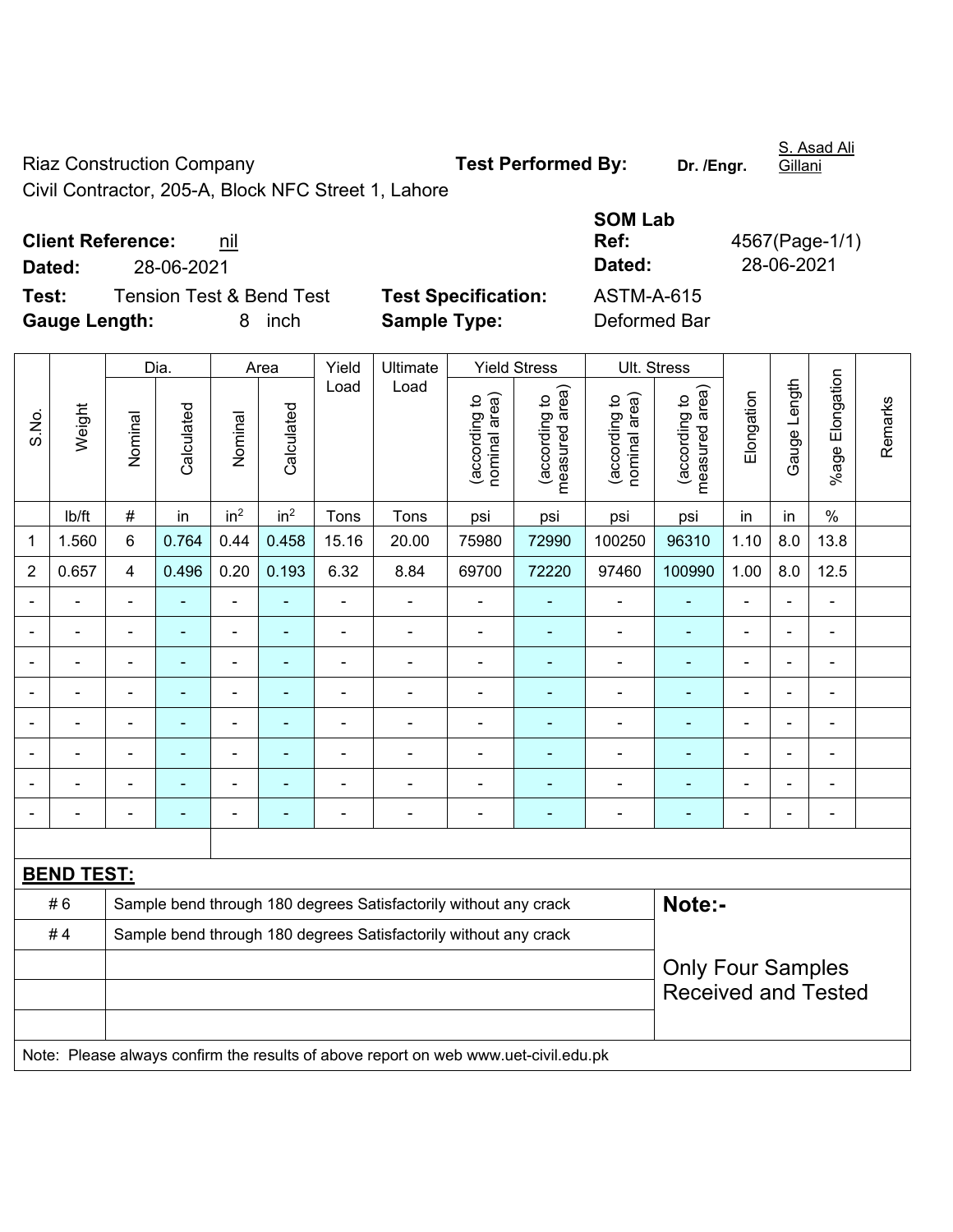Muhammad Shafi **National Shafi Control Control Control Test Performed By:** Dr. /Engr. Gillani **SOM Lab** 

|                | <b>Gauge Length:</b> |                           |                | 8<br>inch       |                 |                | <b>Sample Type:</b>                                                                 |                                |                                 | Deformed Bar                   |                                 |            |              |                 |         |
|----------------|----------------------|---------------------------|----------------|-----------------|-----------------|----------------|-------------------------------------------------------------------------------------|--------------------------------|---------------------------------|--------------------------------|---------------------------------|------------|--------------|-----------------|---------|
|                |                      |                           | Dia.           |                 | Area            | Yield          | Ultimate                                                                            |                                | <b>Yield Stress</b>             | Ult. Stress                    |                                 |            |              |                 |         |
| S.No.          | Weight               | Nominal                   | Calculated     | Nominal         | Calculated      | Load           | Load                                                                                | (according to<br>nominal area) | (according to<br>measured area) | nominal area)<br>(according to | measured area)<br>(according to | Elongation | Gauge Length | %age Elongation | Remarks |
|                | lb/ft                | $\#$                      | in             | in <sup>2</sup> | in <sup>2</sup> | Tons           | Tons                                                                                | psi                            | psi                             | psi                            | psi                             | in         | in           | $\%$            |         |
| $\mathbf 1$    | 2.671                | $\,8\,$                   | 1.000          | 0.79            | 0.785           | 26.71          | 36.70                                                                               | 74560                          | 75040                           | 102450                         | 103100                          | 1.20       | 8.0          | 15.0            |         |
| $\overline{2}$ | 2.680                | 8                         | 1.002          | 0.79            | 0.788           | 27.95          | 35.09                                                                               | 78030                          | 78230                           | 97950                          | 98200                           | 1.30       | 8.0          | 16.3            |         |
|                |                      | $\blacksquare$            | $\blacksquare$ | ÷,              | ä,              | $\blacksquare$ | ä,                                                                                  | $\blacksquare$                 | ÷                               | $\blacksquare$                 | $\blacksquare$                  | ä,         | ä,           | ä,              |         |
|                |                      | ä,                        | ä,             | ÷,              | ÷               | $\blacksquare$ | ä,                                                                                  | $\blacksquare$                 | ÷                               | $\blacksquare$                 | ÷,                              | ÷,         | ä,           | ä,              |         |
|                |                      | ä,                        |                | ÷               |                 |                | $\blacksquare$                                                                      | $\overline{\phantom{a}}$       | ÷                               | ÷,                             | $\blacksquare$                  |            |              | ä,              |         |
|                |                      | ä,                        |                | $\blacksquare$  | ۳               |                | $\blacksquare$                                                                      | $\blacksquare$                 | ۰                               | ä,                             | ä,                              |            |              | ä,              |         |
|                |                      | $\blacksquare$            |                | ä,              |                 |                | ä,                                                                                  | $\blacksquare$                 | ä,                              | ä,                             | ä,                              |            |              | Ě.              |         |
|                |                      | ÷                         |                | $\blacksquare$  |                 |                |                                                                                     | $\blacksquare$                 | ÷                               | ä,                             | $\blacksquare$                  |            |              | ä,              |         |
|                |                      |                           |                | $\blacksquare$  |                 |                |                                                                                     | $\blacksquare$                 | $\blacksquare$                  |                                | ٠                               |            |              | ۰               |         |
|                |                      |                           |                | ٠               |                 |                |                                                                                     |                                | ÷                               |                                | $\blacksquare$                  |            |              | $\blacksquare$  |         |
|                |                      |                           |                |                 |                 |                |                                                                                     |                                |                                 |                                |                                 |            |              |                 |         |
|                | <b>BEND TEST:</b>    |                           |                |                 |                 |                |                                                                                     |                                |                                 |                                |                                 |            |              |                 |         |
|                | # 8                  |                           |                |                 |                 |                | Sample bend through 180 degrees Satisfactorily without any crack                    |                                |                                 |                                | Note:-                          |            |              |                 |         |
|                |                      |                           |                |                 |                 |                |                                                                                     |                                |                                 |                                |                                 |            |              |                 |         |
|                |                      | <b>Only Three Samples</b> |                |                 |                 |                |                                                                                     |                                |                                 |                                |                                 |            |              |                 |         |
|                |                      |                           |                |                 |                 |                |                                                                                     |                                |                                 |                                | <b>Received and Tested</b>      |            |              |                 |         |
|                |                      |                           |                |                 |                 |                | Note: Please always confirm the results of above report on web www.uet-civil.edu.pk |                                |                                 |                                |                                 |            |              |                 |         |

Dy. Manager QA/QC, Quaid-E-Azam Business Park, Sheikhupura

S. Asad Ali

**Dated:** 24-06-2021 **Dated:** 28-06-2021

**Ref:** 4568(Page-1/1)

**Client Reference:** QA/QC/QABP/MPC/08

**Test:** Tension Test & Bend Test **Test Specification:** ASTM-A-615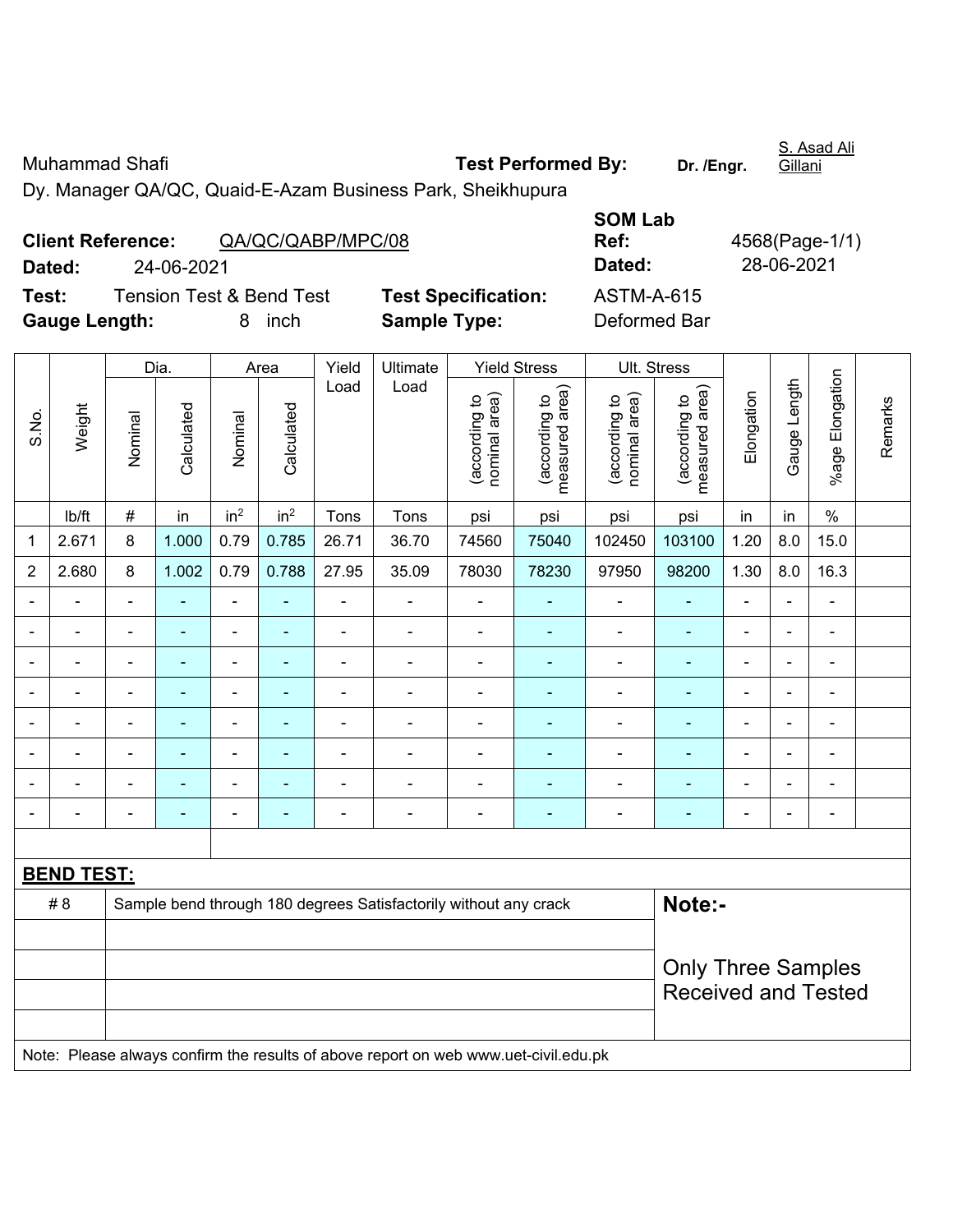Sub Divisional Officer **Test Performed By:** Dr. /Engr. Buildings Sub Division No. 12, Lahore

**Client Reference:** 386/SDO12th **Dated:** 11-06-2021 **Dated:** 28-06-2021 **Test:** Tension Test **Test Specification:** ASTM-A-615 **Gauge Length:** 8 inch **Sample Type:** Deformed Bar

**SOM Lab Ref:** 4570(Page-1/1)

|                |                   | Dia.                    |                        | Area            | Yield           | Ultimate |                                                                                     | <b>Yield Stress</b>           | Ult. Stress                     |                                |                                 |                |              |                      |         |
|----------------|-------------------|-------------------------|------------------------|-----------------|-----------------|----------|-------------------------------------------------------------------------------------|-------------------------------|---------------------------------|--------------------------------|---------------------------------|----------------|--------------|----------------------|---------|
| S.No.          | Weight            | Nominal                 | Calculated             | Nominal         | Calculated      | Load     | Load                                                                                | nominal area)<br>according to | measured area)<br>(according to | (according to<br>nominal area) | (according to<br>measured area) | Elongation     | Gauge Length | Elongation<br>%age l | Remarks |
|                | lb/ft             | $\#$                    | in                     | in <sup>2</sup> | in <sup>2</sup> | Tons     | Tons                                                                                | psi                           | psi                             | psi                            | psi                             | in             | in           | $\%$                 |         |
| 1              | 2.606             | 8                       | 0.988                  | 0.79            | 0.766           | 21.73    | 30.86                                                                               | 60670                         | 62580                           | 86140                          | 88840                           | 1.30           | 8.0          | 16.3                 |         |
| $\overline{2}$ | 2.568             | 8                       | 0.980                  | 0.79            | 0.755           | 21.38    | 30.33                                                                               | 59680                         | 62450                           | 84660                          | 88590                           | 1.30           | 8.0          | 16.3                 |         |
| 3              | 1.553             | 6                       | 0.762                  | 0.44            | 0.456           | 16.38    | 20.44                                                                               | 82110                         | 79230                           | 102450                         | 98850                           | 1.30           | 8.0          | 16.3                 |         |
| 4              | 1.549             | $6\phantom{a}$          | 0.761                  | 0.44            | 0.455           | 15.80    | 20.29                                                                               | 79200                         | 76590                           | 101680                         | 98330                           | 1.10           | 8.0          | 13.8                 |         |
| 5              | 0.683             | $\overline{\mathbf{4}}$ | 0.506                  | 0.20            | 0.201           | 7.65     | 9.89                                                                                | 84310                         | 83890                           | 109040                         | 108490                          | 1.10           | 8.0          | 13.8                 |         |
| 6              | 0.688             | $\overline{4}$          | 0.507                  | 0.20            | 0.202           | 7.56     | 9.94                                                                                | 83410                         | 82580                           | 109600                         | 108510                          | 1.00           | 8.0          | 12.5                 |         |
|                |                   |                         |                        |                 |                 |          |                                                                                     |                               |                                 |                                |                                 |                |              | ä,                   |         |
|                |                   |                         | ÷                      | ÷               |                 |          | $\blacksquare$                                                                      | $\blacksquare$                |                                 | $\blacksquare$                 | ä,                              |                |              | ۰                    |         |
|                |                   |                         |                        | -               |                 |          |                                                                                     | -                             |                                 |                                |                                 |                |              | $\blacksquare$       |         |
|                |                   |                         | ۰                      | ٠               |                 |          | $\overline{\phantom{0}}$                                                            | $\overline{a}$                | $\blacksquare$                  | $\blacksquare$                 | ۰                               | $\blacksquare$ |              | ۰                    |         |
|                |                   |                         |                        |                 |                 |          |                                                                                     |                               |                                 |                                |                                 |                |              |                      |         |
|                | <b>BEND TEST:</b> |                         |                        |                 |                 |          |                                                                                     |                               |                                 |                                |                                 |                |              |                      |         |
|                |                   |                         | No Bend test performed |                 |                 |          |                                                                                     |                               |                                 |                                | Note:-                          |                |              |                      |         |
|                |                   |                         |                        |                 |                 |          |                                                                                     |                               |                                 |                                |                                 |                |              |                      |         |
|                |                   |                         |                        |                 |                 |          |                                                                                     |                               |                                 |                                | <b>Only Six Samples</b>         |                |              |                      |         |
|                |                   |                         |                        |                 |                 |          |                                                                                     |                               |                                 |                                | <b>Received and Tested</b>      |                |              |                      |         |
|                |                   |                         |                        |                 |                 |          |                                                                                     |                               |                                 |                                |                                 |                |              |                      |         |
|                |                   |                         |                        |                 |                 |          | Note: Please always confirm the results of above report on web www.uet-civil.edu.pk |                               |                                 |                                |                                 |                |              |                      |         |
|                |                   |                         |                        |                 |                 |          |                                                                                     |                               |                                 |                                |                                 |                |              |                      |         |

S. Asad Ali Gillani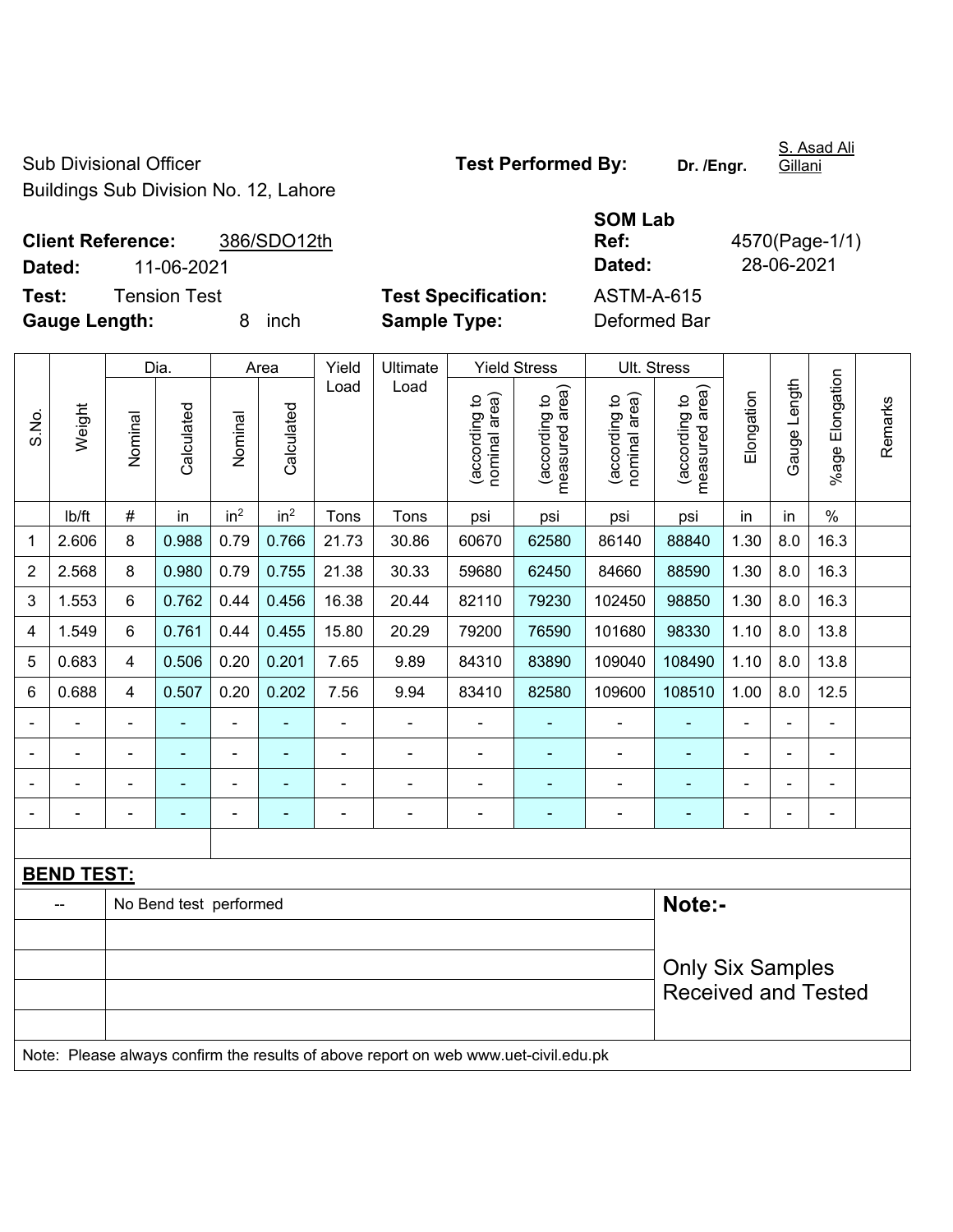#### **Test Performed By:** Dr. Muhammad Yousaf

Engr. Shair Muhammad Resident Engineer, M-3, IC Industrial City, Faisalabad

**Client Reference:** CRE/M3IC/FIC-040/Lab/1227 Dated: 10-06-2021 **SOM Laboratory Reference:** CED/SOM/4559(Page-1/2) Dated: 28-06-2021 **Test:** Stiffness Test & Tensile Test, **Sample Type:** GRP Pipe (350mm Diameter)

### **Stiffness Test (Parallel Plate Loading Test as per ASTM-D-2412)**

(GRP Pipe 350mm)

Total Length = 323 mm, External Diameter = 369 mm, Wall Thickness = 11.0 mm

|                                                                   |                                       |                                                         | <b>Stiffness (Corrected)</b>                 |                                                                        |                          |
|-------------------------------------------------------------------|---------------------------------------|---------------------------------------------------------|----------------------------------------------|------------------------------------------------------------------------|--------------------------|
| Percentage<br><b>Reduction in</b><br>Diameter of<br><b>Sample</b> | <b>Compression</b><br>Load, P<br>(KN) | <b>Pipe</b><br><b>Stiffness</b><br>(kN/m <sup>2</sup> ) | <b>Stiffness</b><br><b>Factor</b><br>$(N-m)$ | <b>Specific Tangential</b><br>initial Stiffness<br>(N/m <sup>2</sup> ) | <b>Remarks</b>           |
| 5.0%                                                              | 8.5                                   | 1543                                                    | 1319                                         | 31562                                                                  | No Crack Observed        |
| 9.80%                                                             | 9.8                                   | 882                                                     | 754                                          | 18048                                                                  | <b>Wall Delamination</b> |
|                                                                   |                                       |                                                         |                                              |                                                                        |                          |

### **Tensile Test**

| <b>Sample Type</b> | Size of Sample (mm) | <b>Ultimate Load (kN)</b> | <b>Ultimate Stress (MPa)</b> |  |
|--------------------|---------------------|---------------------------|------------------------------|--|
| GRP Pipe (350mm)   | $29.0 \times 11.0$  | 9.40                      | 29.467                       |  |

**Note:** Please always confirm the results of above report on web: www.uet-civil.edu.pk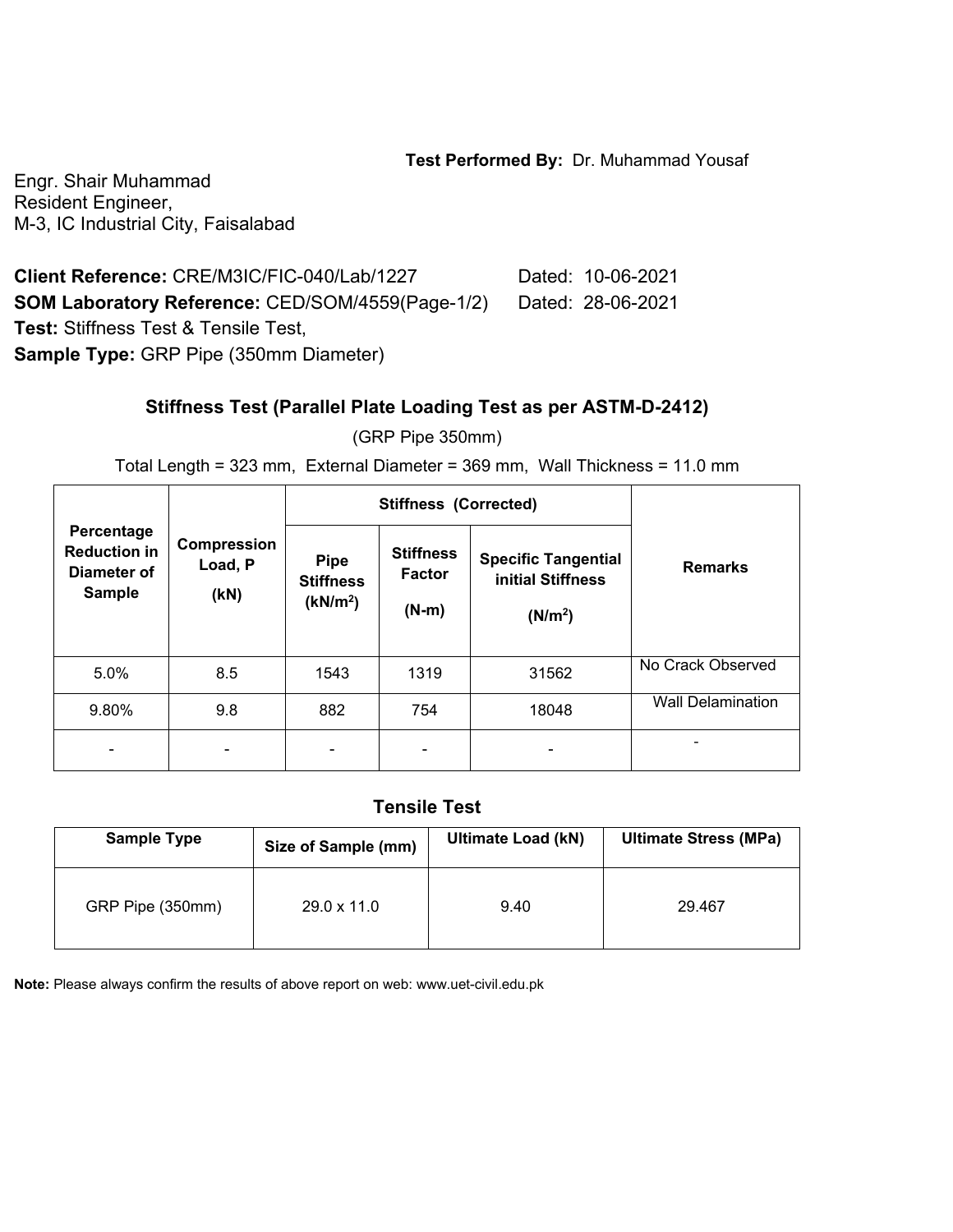#### **Test Performed By:** Dr. Muhammad Yousaf

Engr. Shair Muhammad Resident Engineer, M-3, IC Industrial City, Faisalabad

**Client Reference:** CRE/M3IC/FIC-040/Lab/1227 Dated: 10-06-2021 **SOM Laboratory Reference:** CED/SOM/4559(Page-2/2) Dated: 28-06-2021 **Test:** Stiffness Test & Tensile Test, **Sample Type:** GRP Pipe (450mm Diameter)

### **Stiffness Test (Parallel Plate Loading Test as per ASTM-D-2412)**

(GRP Pipe 450mm)

Total Length = 311mm, External Diameter = 474 mm, Wall Thickness = 12.0 mm

|                                                                   | Compression<br>Load, P<br>(KN) |                                                         | <b>Stiffness (Corrected)</b>                 |                                                                        |                          |
|-------------------------------------------------------------------|--------------------------------|---------------------------------------------------------|----------------------------------------------|------------------------------------------------------------------------|--------------------------|
| Percentage<br><b>Reduction in</b><br>Diameter of<br><b>Sample</b> |                                | <b>Pipe</b><br><b>Stiffness</b><br>(kN/m <sup>2</sup> ) | <b>Stiffness</b><br><b>Factor</b><br>$(N-m)$ | <b>Specific Tangential</b><br>initial Stiffness<br>(N/m <sup>2</sup> ) | <b>Remarks</b>           |
| 5%                                                                | 8.5                            | 1247                                                    | 2290                                         | 25128                                                                  | No Crack Observed        |
| 10%                                                               | 15.2                           | 1203                                                    | 2209                                         | 24242                                                                  | No Crack Observed        |
| 12%                                                               | 15.8                           | 1073                                                    | 1972                                         | 21635                                                                  | No Crack Observed        |
| 14.44%                                                            | 17.25                          | 1010                                                    | 1854                                         | 20350                                                                  | <b>Wall Delamination</b> |

#### **\* Note:**

**Tensile Test** 

| <b>Sample Type</b> | Size of Sample (mm) | <b>Ultimate Load (kN)</b> | <b>Ultimate Stress (MPa)</b> |  |
|--------------------|---------------------|---------------------------|------------------------------|--|
| GRP Pipe (350mm)   | $26.0 \times 12.0$  | 7.78                      | 24.935                       |  |

**Note:** Please always confirm the results of above report on web: www.uet-civil.edu.pk